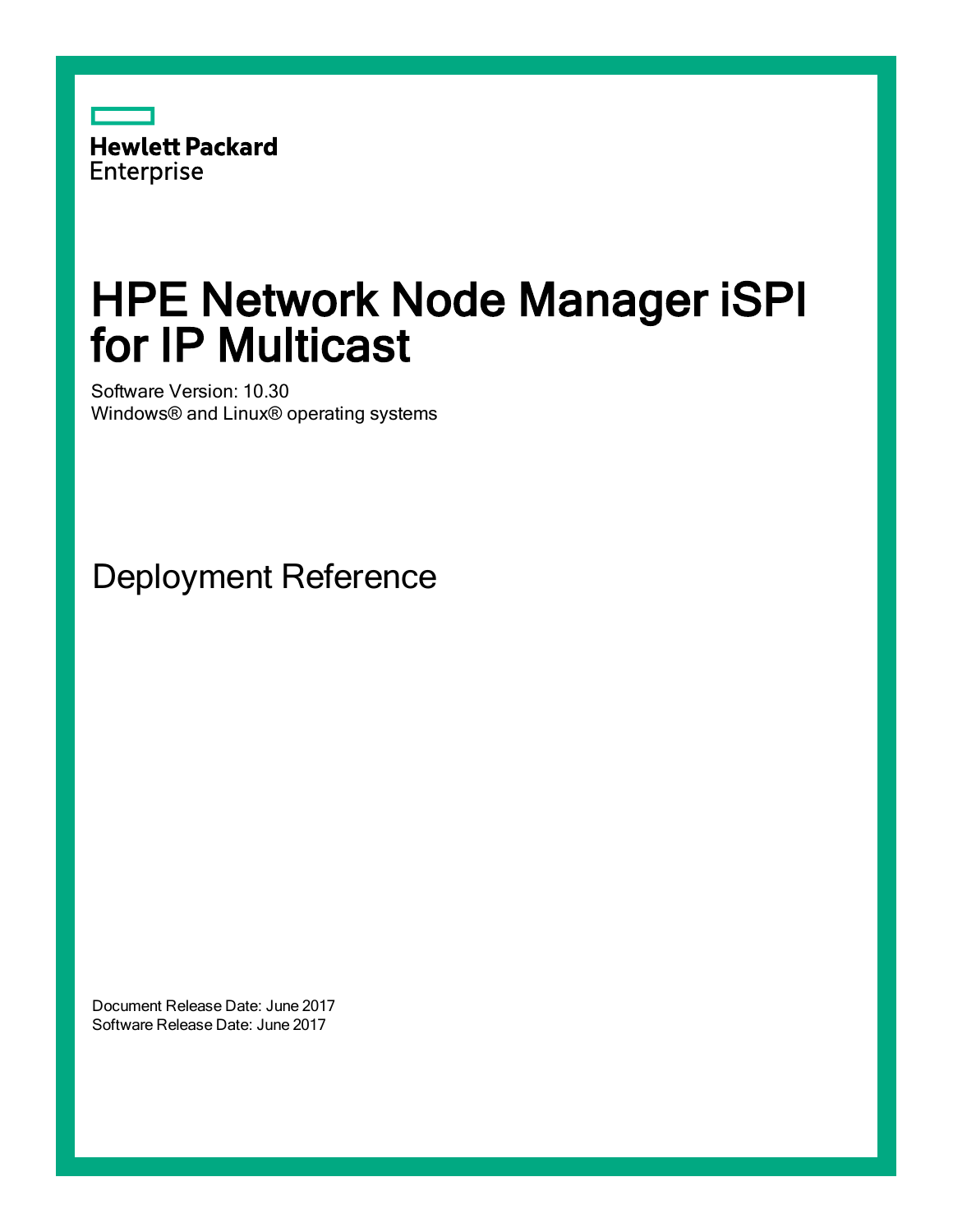#### Legal Notices

#### **Warranty**

The only warranties for Hewlett Packard Enterprise products and services are set forth in the express warranty statements accompanying such products and services. Nothing herein should be construed as constituting an additional warranty. HPE shall not be liable for technical or editorial errors or omissions contained herein.

The information contained herein is subject to change without notice.

#### Restricted Rights Legend

Confidential computer software. Valid license from HPE required for possession, use or copying. Consistent with FAR 12.211 and 12.212, Commercial Computer Software, Computer Software Documentation, and Technical Data for Commercial Items are licensed to the U.S. Government under vendor's standard commercial license.

#### Copyright Notice

© Copyright 2008-2017 Hewlett Packard Enterprise Development LP

#### Trademark Notices

Adobe® is a trademark of Adobe Systems Incorporated.

Apple is a trademark of Apple Computer, Inc., registered in the U.S. and other countries.

AMD is a trademark of Advanced Micro Devices, Inc.

Google™ is a registered trademark of Google Inc.

Intel®, Intel® Itanium®, Intel® Xeon®, and Itanium® are trademarks of Intel Corporation in the U.S. and other countries.

Linux® is the registered trademark of Linus Torvalds in the U.S. and other countries.

Internet Explorer, Lync, Microsoft, Windows, and Windows Server are either registered trademarks or trademarks of Microsoft Corporation in the United States and/or other countries.

Oracle and Java are registered trademarks of Oracle and/or its affiliates.

Red Hat® Enterprise Linux Certified is a registered trademark of Red Hat, Inc. in the United States and other countries.

sFlow is a registered trademark of InMon Corp.

UNIX® is a registered trademark of The Open Group.

This product includes software developed by the Apache Software Foundation. (http://www.apache.org).

This product includes software developed by the Visigoth Software Society (http://www.visigoths.org/).

#### Documentation Updates

The title page of this document contains the following identifying information:

- Software Version number, which indicates the software version.
- Document Release Date, which changes each time the document is updated.
- Software Release Date, which indicates the release date of this version of the software.

To check for recent updates or to verify that you are using the most recent edition of a document, go to: https://softwaresupport.hpe.com/group/softwaresupport/search-result?keyword=.

This site requires an HP Passport account. If you do not have one, click the **Create an account** button on the HP Passport Sign in page.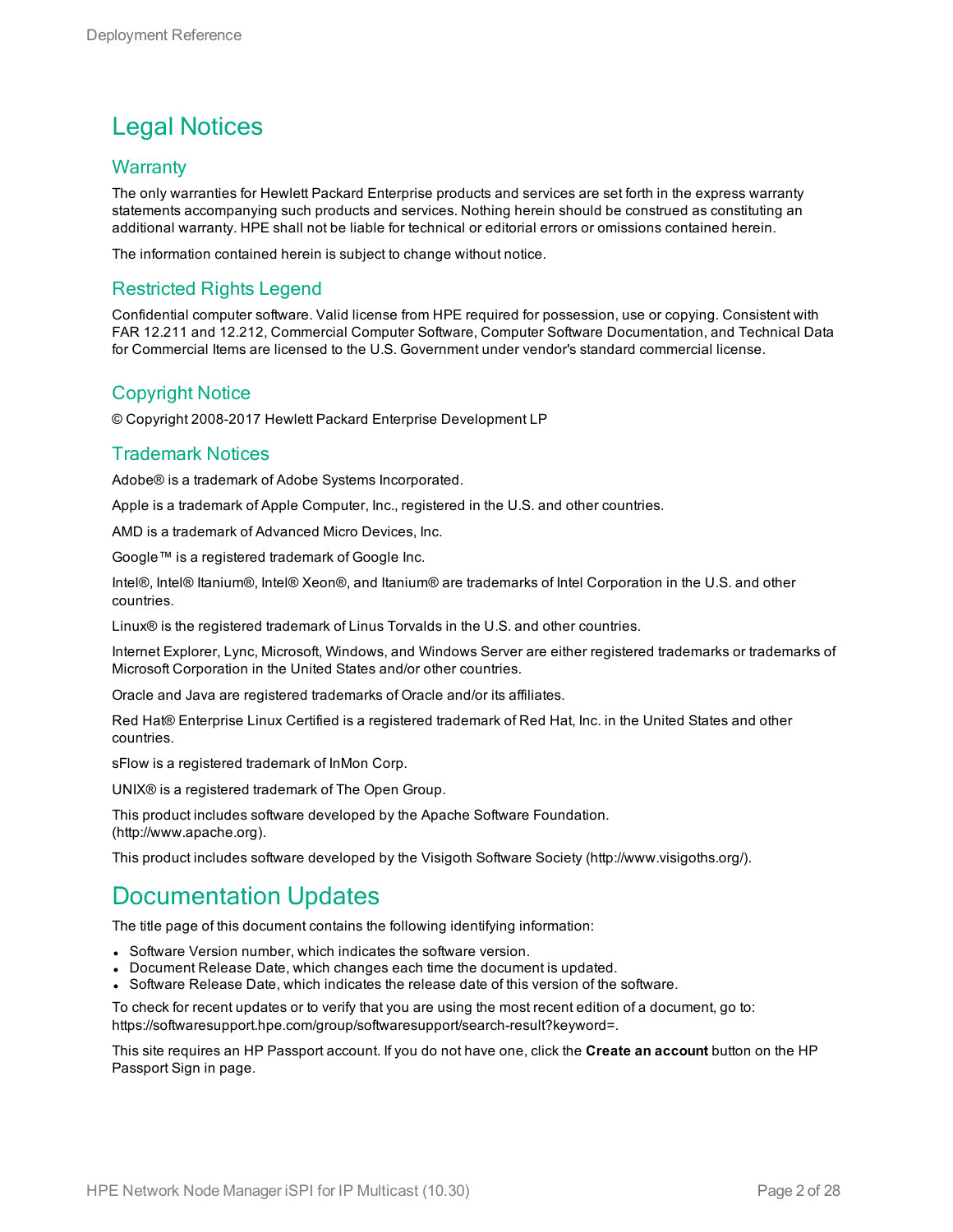#### **Support**

Visit the HPE Software Support web site at: **https://softwaresupport.hpe.com**

This web site provides contact information and details about the products, services, and support that HPE Software offers.

HPE Software Support provides customer self-solve capabilities. It provides a fast and efficient way to access interactive technical support tools needed to manage your business. As a valued support customer, you can benefit by using the support web site to:

- Search for knowledge documents of interest
- Submit and track support cases and enhancement requests
- Download software patches
- Manage support contracts
- Look up HPE support contacts
- Review information about available services
- Enter into discussions with other software customers
- Research and register for software training

Most of the support areas require that you register as an HP Passport user and sign in. Many also require a support contract. To register for an HP Passport ID, go to **https://softwaresupport.hpe.com** and click **Register**.

To find more information about access levels, go to: **https://softwaresupport.hpe.com/web/softwaresupport/access-levels**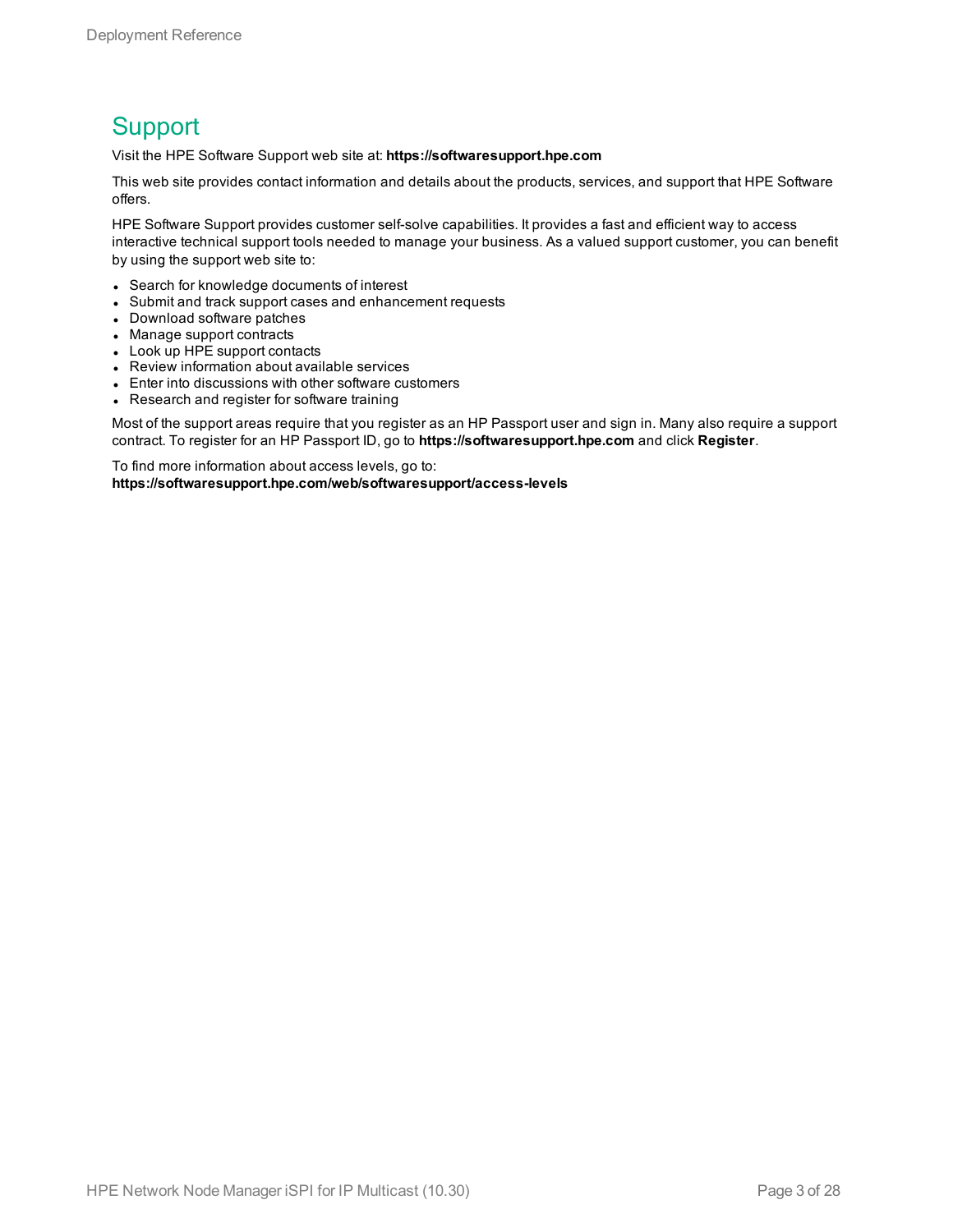# **Contents**

| Enabling Secure Sockets Layer (SSL) on the NNM iSPI for IP Multicast 10                                                                                                     |  |
|-----------------------------------------------------------------------------------------------------------------------------------------------------------------------------|--|
|                                                                                                                                                                             |  |
| Deploy the NNM iSPI for IP Multicast with the NNM iSPI Performance for Metrics/NPS 11                                                                                       |  |
|                                                                                                                                                                             |  |
|                                                                                                                                                                             |  |
| Configuring an HA Cluster on a Set of Systems with NNMi and iSPI 14                                                                                                         |  |
| Installing the NNM iSPI for IP Multicast in an Existing NNMi HA Cluster Environment  17                                                                                     |  |
|                                                                                                                                                                             |  |
| Remove the NNM iSPI for IP Multicast from a High Availability Cluster Environment  20                                                                                       |  |
|                                                                                                                                                                             |  |
| Deploy the NNM iSPI for IP Multicast in an Application Failover Environment 21                                                                                              |  |
| Patching the NNM iSPI for IP Multicast in an Application Failover Environment 21                                                                                            |  |
| Applying Patches for Application Failover (Shut Down Both Active and Standby) 21                                                                                            |  |
|                                                                                                                                                                             |  |
| Deploy the NNM iSPI for IP Multicast in Global Network Management Environment 24<br>Deploying NNMi and NNM iSPI for IP Multicast on the Global Manager and Regional Manager |  |
|                                                                                                                                                                             |  |
| Deploying NNMi on the Global Manager and NNMi and NNM iSPI for IP Multicast on the Regional                                                                                 |  |
| Deploying NNMi and the NNM iSPI for IP Multicast on the Global Manager and NNMi on the                                                                                      |  |
|                                                                                                                                                                             |  |
|                                                                                                                                                                             |  |
|                                                                                                                                                                             |  |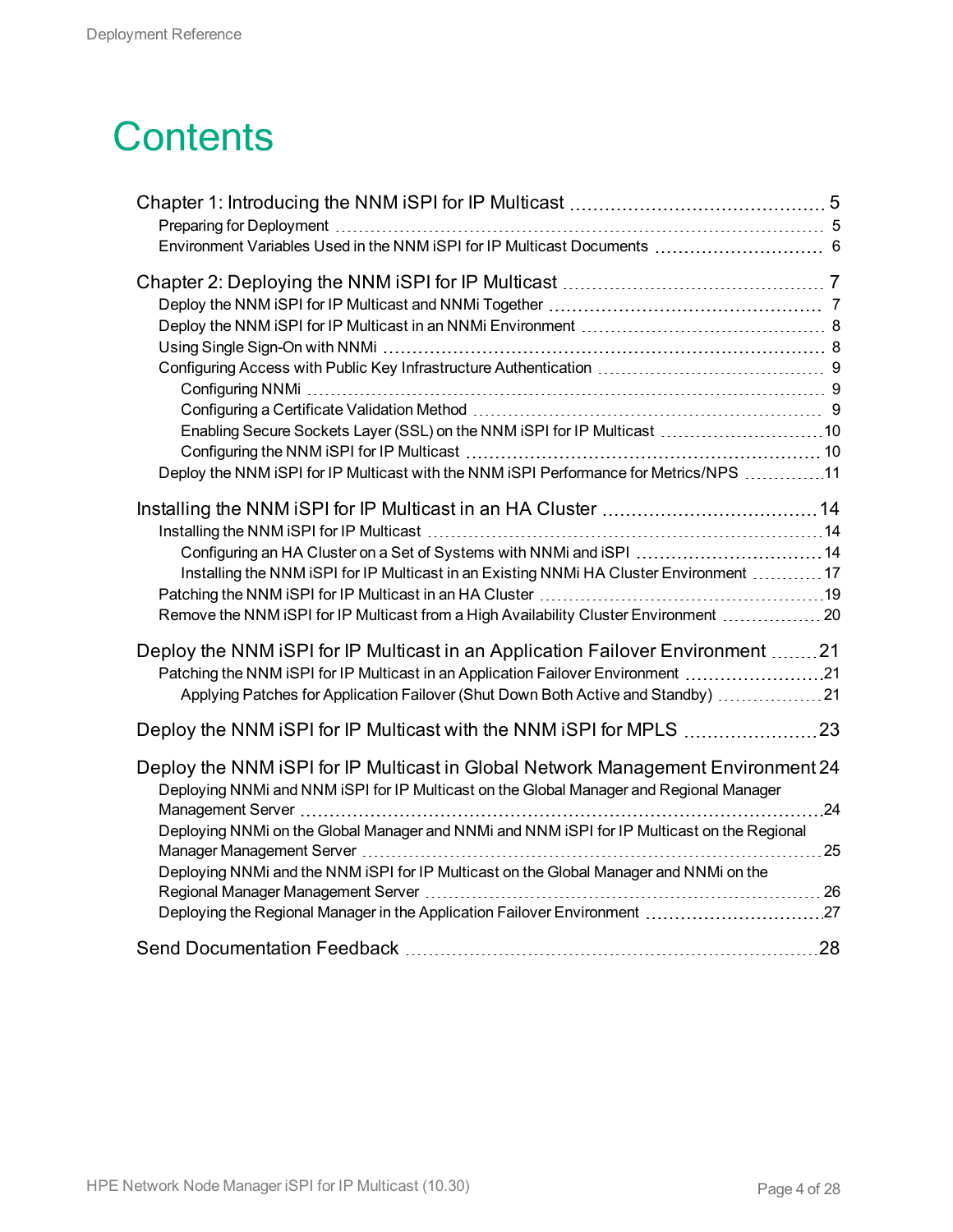# <span id="page-4-0"></span>Chapter 1: Introducing the NNM iSPI for IP Multicast

HPE Network Node Manager i Software Smart Plug-in for IP Multicast (NNM iSPI for IP Multicast) helps you to extend the capability of NNMi to monitor the overall health of the multicast network.

You can plan the deployment of the NNM iSPI for IP Multicast based on how NNMi is deployed in the environment. While planning the deployment, consider the following areas to achieve an optimum performance of the system:

- Number of IP Multicast nodes, PIM interfaces, and IP Multicast flows.
- Deployment of the NNM iSPI for IP Multicast in a High Availability (HA) environment
- Deployment of the NNM ISPI for IP Multicast in an Application Failover environment
- Deployment of the NNM iSPI for IP Multicast with other iSPIs (NNM iSPI for MPLS and NNM iSPI Performance for Metrics/NPS)
- <span id="page-4-1"></span>• Deployment of the NNM iSPI for IP Multicast in a Global Network Management (GNM) environment.

### Preparing for Deployment

Before you start deploying the NNM iSPI for IP Multicast, you must plan the installation based on your deployment requirements. You must identify the ideal deployment scenario among the supported configurations and ensure that all the prerequisites are met before you begin the installation process.

Factors that impact the deployment of the NNM iSPI for IP Multicast include the type of database configured with NNMi and the size of the network that you want to monitor. In addition, ensure to install the latest NNMi patches before installing the NNM iSPI for IP Multicast.

Read the following NNMi documents before you start installing and configuring the NNM iSPI for IP Multicast:

- <sup>l</sup> *HPE Network Node Manager i Software Deployment Guide, 10.30*
- <sup>l</sup> *HPE Network Node Manager i Ultimate Edition Release Notes, 10.30*
- <sup>l</sup> *HPE Network Node Manager i Ultimate Edition Support Matrix, 10.30*
- <sup>l</sup> *HPE Network Node Manager Smart Plug-in for IP Multicast Installation Guide, 10.30*

For current versions of all documents listed here, go to:

http://h20230.www2.hpe.com/selfsolve/manuals.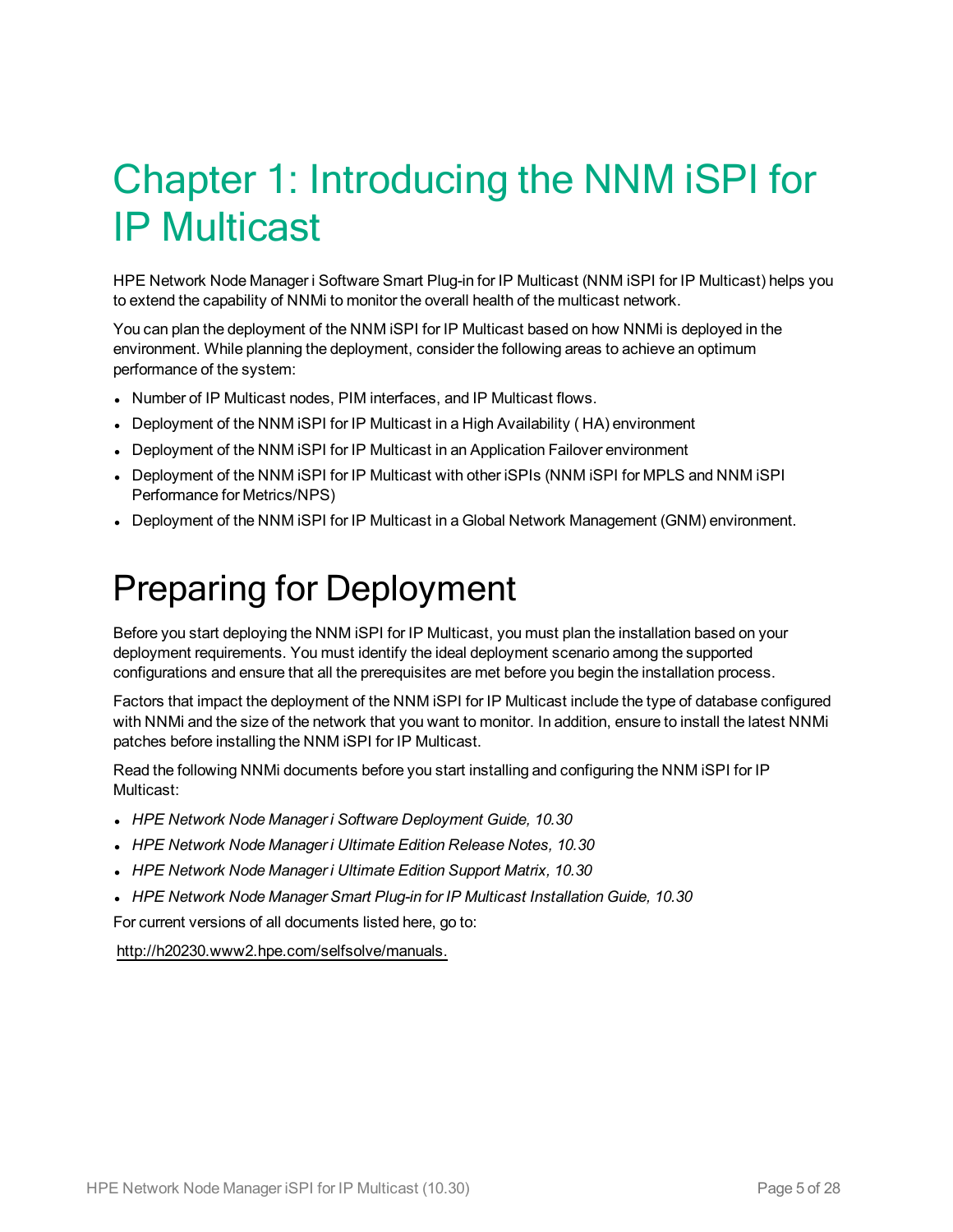## <span id="page-5-0"></span>Environment Variables Used in the NNM iSPI for IP Multicast Documents

The NNM iSPI for IP Multicast documents use the following NNMi environment variables to refer to file and directory locations. The default values are listed here. Actual values depend upon the selections made during NNMi installation.

The NNMi installation process creates the following system environment variables:

- On Windows:
	- %NnmInstallDir%: <drive>\Program Files\HP\HP BTO Software
	- <sup>l</sup> *%NnmDataDir%:*<drive>\ProgramData\HP\HP BTO Software
- On Linux:
	- <sup>l</sup> *\$NnmInstallDir:* /opt/OV
	- <sup>l</sup> *\$NnmDataDir:* /var/opt/OV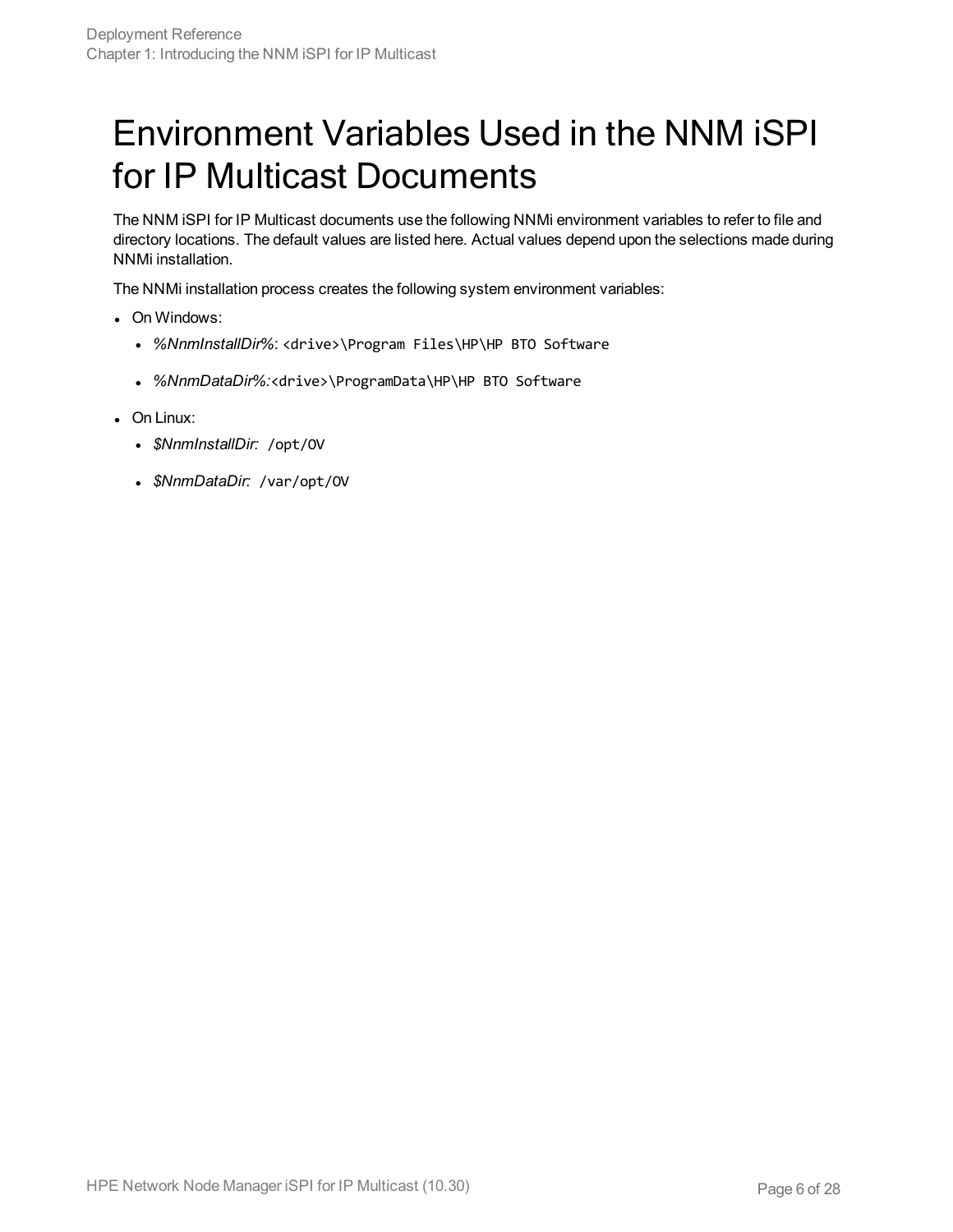# <span id="page-6-0"></span>Chapter 2: Deploying the NNM iSPI for IP Multicast

The NNM iSPI for IP Multicast and NNMi must be installed on the same management server. To install and configure NNMi on a management server, see the *NNMi Installation Guide and Deployment Reference Guide.*

You can deploy the NNM iSPI for IP Multicast for the following scenarios:

- Installing NNMi and NNM iSPI for IP Multicast together on a single server. NNMi and NNM iSPI for IP Multicast are both configured together.
- Installing the NNM iSPI for IP Multicast in a system where NNMi is already installed and configured.
- Installing the NNM iSPI for IP Multicast in a Global Network Management environment.
- Installing NNMi, iSPI Performance for Metrics/ Network Performance Server (NPS), and NNM iSPI for IP Multicast on the same management server.
- <span id="page-6-1"></span>• Installing NNMi and NNM iSPI for IP Multicast on a management server and the NNM iSPI Performance for Metrics/ NPS in a dedicated server.

### Deploy the NNM iSPI for IP Multicast and NNMi Together

To deploy NNMi and the NNM iSPI for IP Multicast on a management server, follow these steps:

- 1. Complete the NNMi installation process.
- 2. Create a New User with the Web Service Client Role from the NNMi console.

For more information about creating users, see *NNMi Help, Configure User Accounts (User Account Form)*.

**Note:** Make sure to use the same database type (Postgres Embedded database or Oracle) as NNMi when you are installing the NNM iSPI for IP Multicast

- 3. Install the NNM iSPI for IP Multicast, 10.30. For more information, see the NNM iSPI for IP Multicast *Installation Guide*.
- 4. Start the IP Multicast processes by using the command: ovstart -c mcastjboss.
- 5. After installing the NNM iSPI for IP Multicast and starting the IP Multicast processes, log on to the NNMi console, and then verify the availability of the IP Multicast workspace and IP Multicast views.
- 6. Seed the IP Multicast nodes from the NNMi console. The discovery process starts after you seed the nodes and multicast capability of nodes are discovered along with the other capabilities of the nodes. For more information, see *NNMi Online Help.*
- 7. Wait for sometime till the NNM iSPI for IP Multicast nodes are discovered. Navigate to the NNMi console to verify the availability of the IP Multicast workspace, IP Multicast views, and IP Multicast configuration workspace.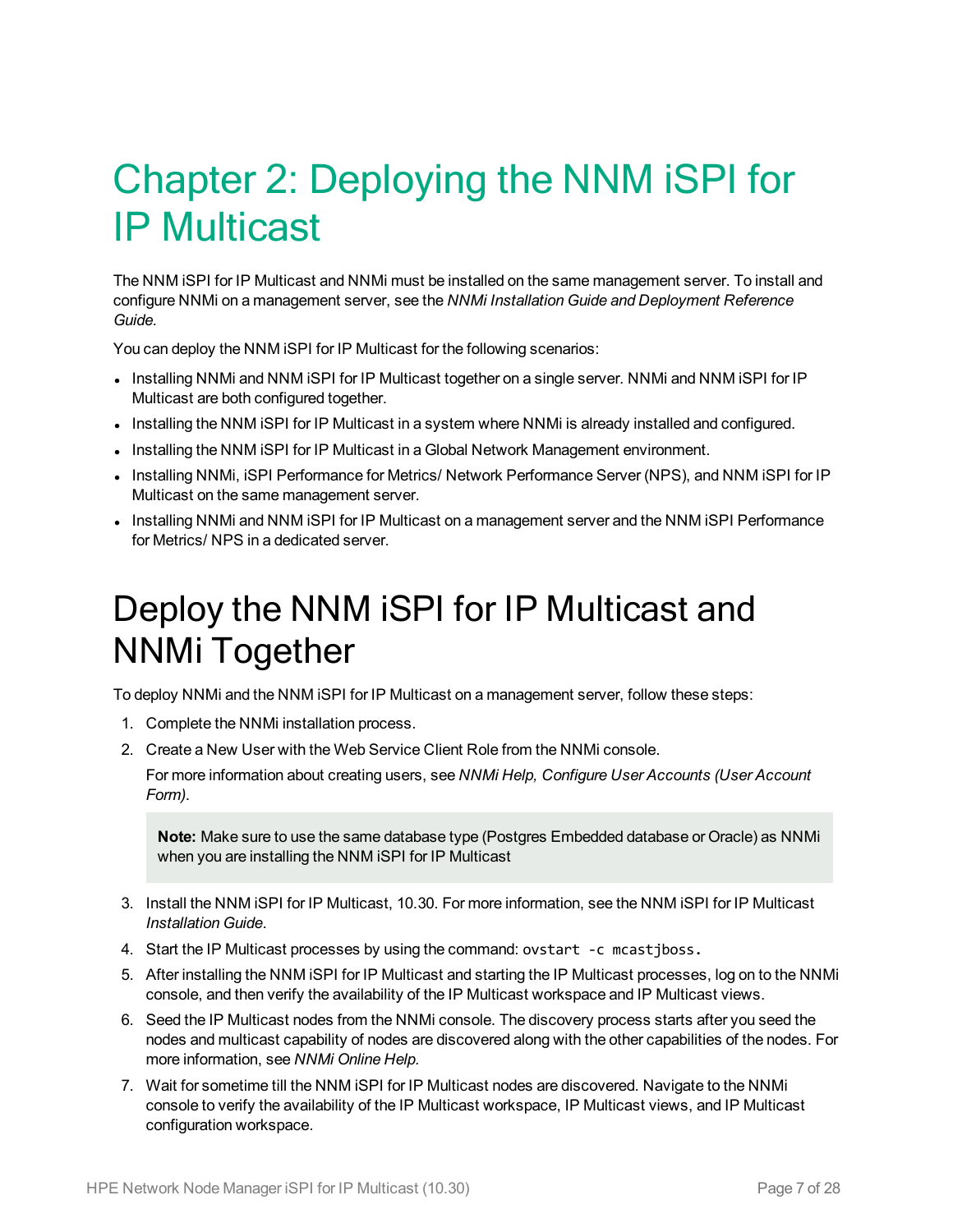## <span id="page-7-0"></span>Deploy the NNM iSPI for IP Multicast in an NNMi Environment

To deploy the NNM iSPI for IP Multicast on a management server where NNMi is already installed and configured, follow these steps:

1. Install the NNM iSPI for IP Multicast on a management server where NNMi is already installed, running, and nodes are discovered.

**Note:** Make sure to use the same database type (Postgres Embedded or Oracle) as NNMi when you are installing the NNM iSPI for IP Multicast.

- 2. Start the IP Multicast process by using the command: ovstart -c mcastjboss.
- 3. You can start the discovery process to discover the IP Multicast nodes from the discovered NNMi nodes in any *one* of the following ways:
	- Select all the IP Multicast nodes from NNMi inventory workspace and start the configuration poll. For more information, see *Help for NNMi.*
	- Wait for the next NNMi discovery cycle to rediscover the nodes and also start the discovery of the NNM iSPI for IP Multicast nodes.
	- Run the command nmsmulticastdisco.ovpl to discover all multicast nodes.
- <span id="page-7-1"></span>4. After installing the NNM iSPI for IP Multicast, log on to the NNMi console, and then verify the availability of the IP Multicast workspace, IP Multicast views, and IP Multicast configuration workspace.

## Using Single Sign-On with NNMi

You can configure HPE Network Node Manager i Software (NNMi) single sign-on (SSO) to facilitate access to the NNM iSPI for IP Multicast Configuration workspace from the NNMi console without needing to log on again. SSO is not enabled during installation or when you upgrade from the previous versions.

#### To enable SSO:

For Windows:

- 1. Edit the *%NnmDataDir%*\shared\nnm\conf\props\nms-ui.properties file. Change com.hp.nms.ui.sso.isEnabled= "*false***"** to com.hp.nms.ui.sso.isEnabled = "*true***".**
- 2. Run the nnmsso.ovpl -reload script.
- 3. Run the nmsmulticastssoreload.ovpl script.

For Linux:

- 1. Edit the *\$NnmDataDir*/shared/nnm/conf/props/nms-ui.properties file. Change com.hp.nms.ui.sso.isEnabled= "*false***"** to com.hp.nms.ui.sso.isEnabled = "*true***".**
- 2. Run the nnmsso.ovpl -reload script.
- 3. Run the nmsmulticastssoreload.ovpl script.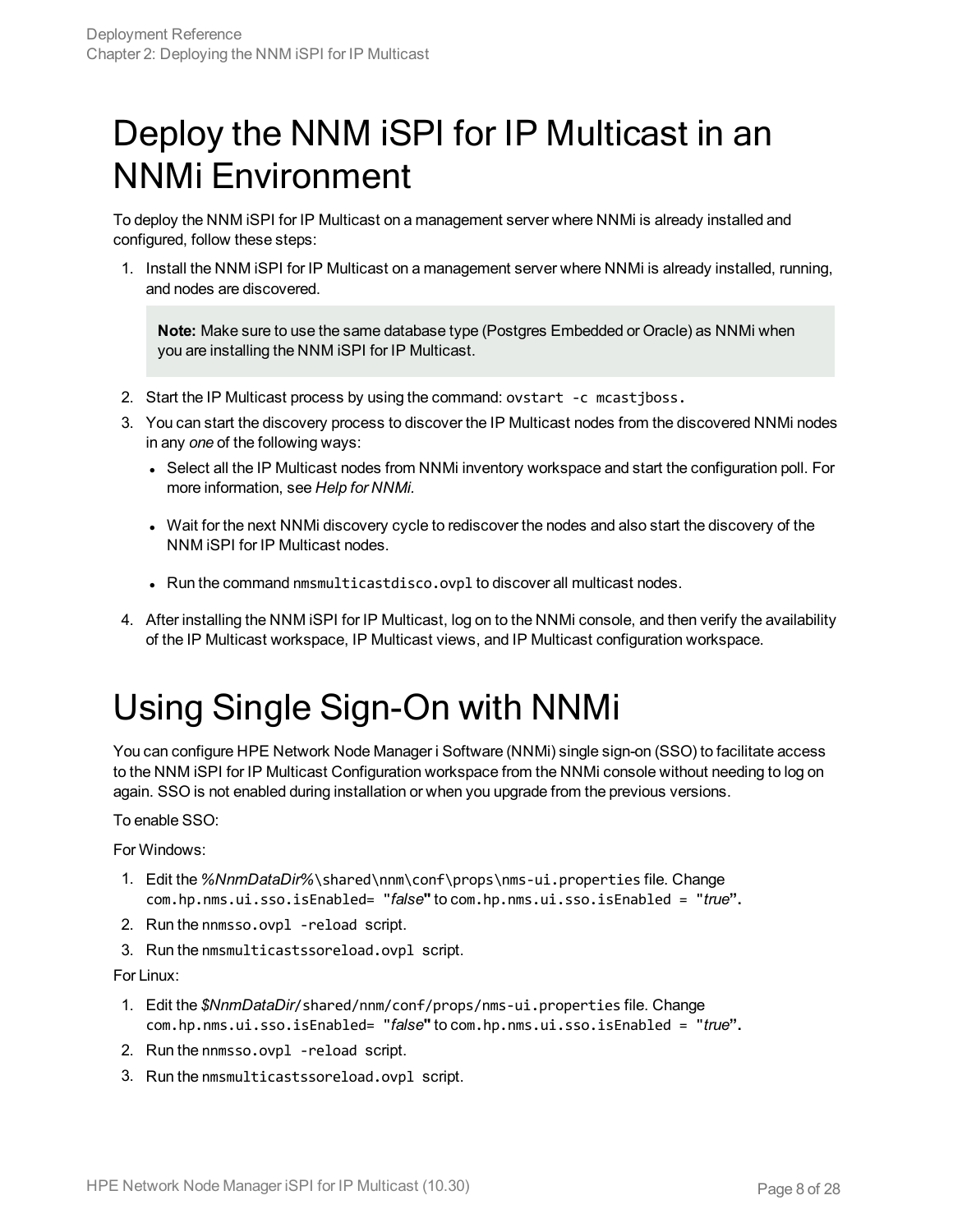**Note:** Do not enable Single Sign-On feature when NNMi and the NNM iSPI for IP Multicast is configured to use Public Key Infrastructure (PKI) authentication

<span id="page-8-0"></span>For more information about SSO, see *NNMi Deployment Reference, Using Single Sign-On*.

## Configuring Access with Public Key Infrastructure Authentication

You can configure NNMi to map Public Key Infrastructure (PKI) certificates to NNMi user accounts. As a result, you can log on to the NNMi console without having to type in the NNMi user name and password on the Login page. However, you will be prompted to provide NNMi user name and password again when you try to launch the NNM iSPI for IP Multicast Configuration form, unless you perform additional steps to reconcile the mapping with the iSPI.

When the NNMi is configured to use the PKI authentication, it is mandatory for the iSPI to use the PKI authentication.

**Note:** You can continue to authenticate users with the NNMi user credentials for the NNM iSPI for IP Multicast Configuration form. However, do not configure only the iSPI to use the PKI authentication when NNMi continues to use the credentials-based authentication.

Configuring the iSPI to use the PKI authentication involves the following tasks:

- 1. ["Configuring](#page-8-1) NNMi" below
- 2. ["Configuring](#page-8-2) a Certificate Validation Method" below
- 3. "Enabling Secure Sockets Layer (SSL) on the NNM iSPI for IP [Multicast"](#page-9-0) on the next page
- 4. ["Configuring](#page-9-1) the NNM iSPI for IP Multicast" on the next page

**Note:** To configure PKI authentication on the NNM iSPI for IP Multicast in an HA cluster, you must perform all the required changes on both, primary and secondary node.

### <span id="page-8-1"></span>Configuring NNMi

<span id="page-8-2"></span>To configure NNMi to use the PKI authentication, follow the steps in the *Configuring NNMi to Support Public Key Infrastructure Authentication* section in the *HPE Network Node Manager Deployment Reference*.

#### Configuring a Certificate Validation Method

When NNMi is configured to use the PKI authentication, unauthorized access using invalid certificates must be prevented. You must perform additional steps to configure NNMi to use a certificate validation method— Certificate Revocation List (CRL) or Online Certificate Status Protocol (OCSP).

Follow the steps in the *Certificate Validation (CRL and OCSP)* section in the *HPE Network Node Manager Deployment Reference*.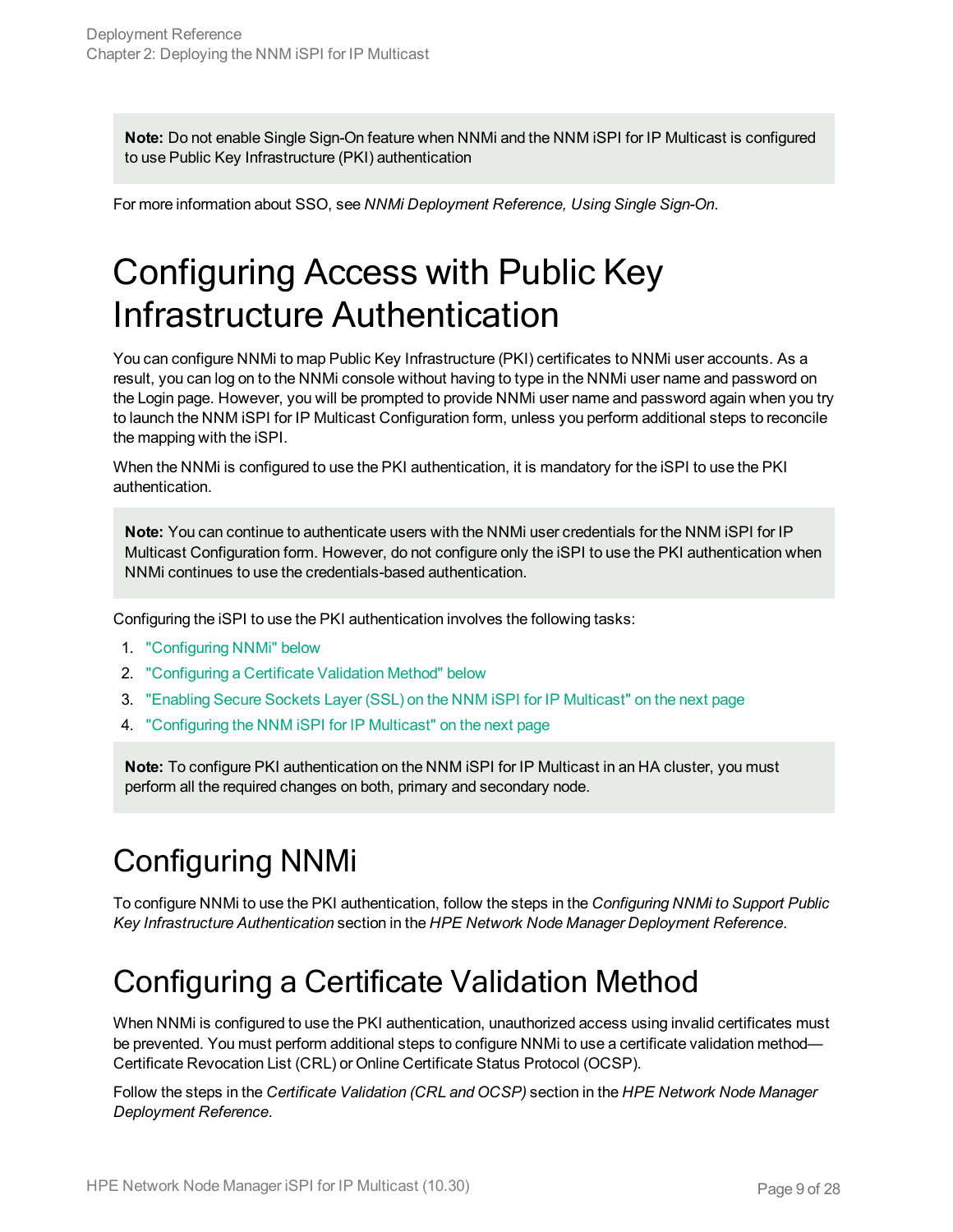#### <span id="page-9-2"></span><span id="page-9-0"></span>Enabling Secure Sockets Layer (SSL) on the NNM iSPI for IP Multicast

When NNMi is configured to use the PKI authentication, you must enable SSL on the NNM iSPI for IP Multicast to ensure communication between the NNMi management server and the NNM iSPI for IP Multicast.

To enable SSL on the NNM iSPI for IP Multicast, follow these steps:

- 1. Log on to the NNM iSPI for IP Multicast.
- 2. Navigate to the following directory:

```
On Windows
%nnmdatadir%\shared\multicast\conf
On Linux
var/opt/OV/shared/multicast/conf
```
- 3. Open the **nnm.extended.properties** file with a text editor.
- 4. Set the value of following properties to true:

com.hp.ov.nms.spi.multicast.spi.isSecure

com.hp.ov.nms.spi.multicast.Nnm.isSecure

- 5. Save and close the file.
- 6. Restart the ovjboss process by running the following commands:

ovstop -c multicastjboss

<span id="page-9-1"></span>ovstart -c multicastjboss

#### Configuring the NNM iSPI for IP Multicast

Configuring the NNM iSPI for IP Multicast to enable the PKI authentication you must modify the nms-authconfig.xml file in the iSPI configuration data directory (%nnmdatadir%\nmsas\multicast\conf on Windows; /var/opt/OV/nmsas/multicast/conf on Linux) based on the updated nms-auth-config.xml file.

To configure the NNM iSPI for IP Multicast to use the PKI authentication, follow these steps:

- 1. Make sure that [Task 1](#page-8-1), [Task 2](#page-8-2) and [Task 3](#page-9-2) are complete.
- 2. Log on to the NNMi management server.
- 3. Navigate to the following directory:

*On Windows*

%nnmdatadir%\nmsas\multicast\conf

*On Linux*

/var/opt/OV/nmsas/multicast/conf

Open the nms-auth-config.xml file using a text editor.

Modify the nms-auth-config.xml file to enable the PKI authentication. For more information, see C*onfiguring NNMi for PKI (X.509 Certificate Authentication)* section in the *HPE Network Node Manager Deployment Reference*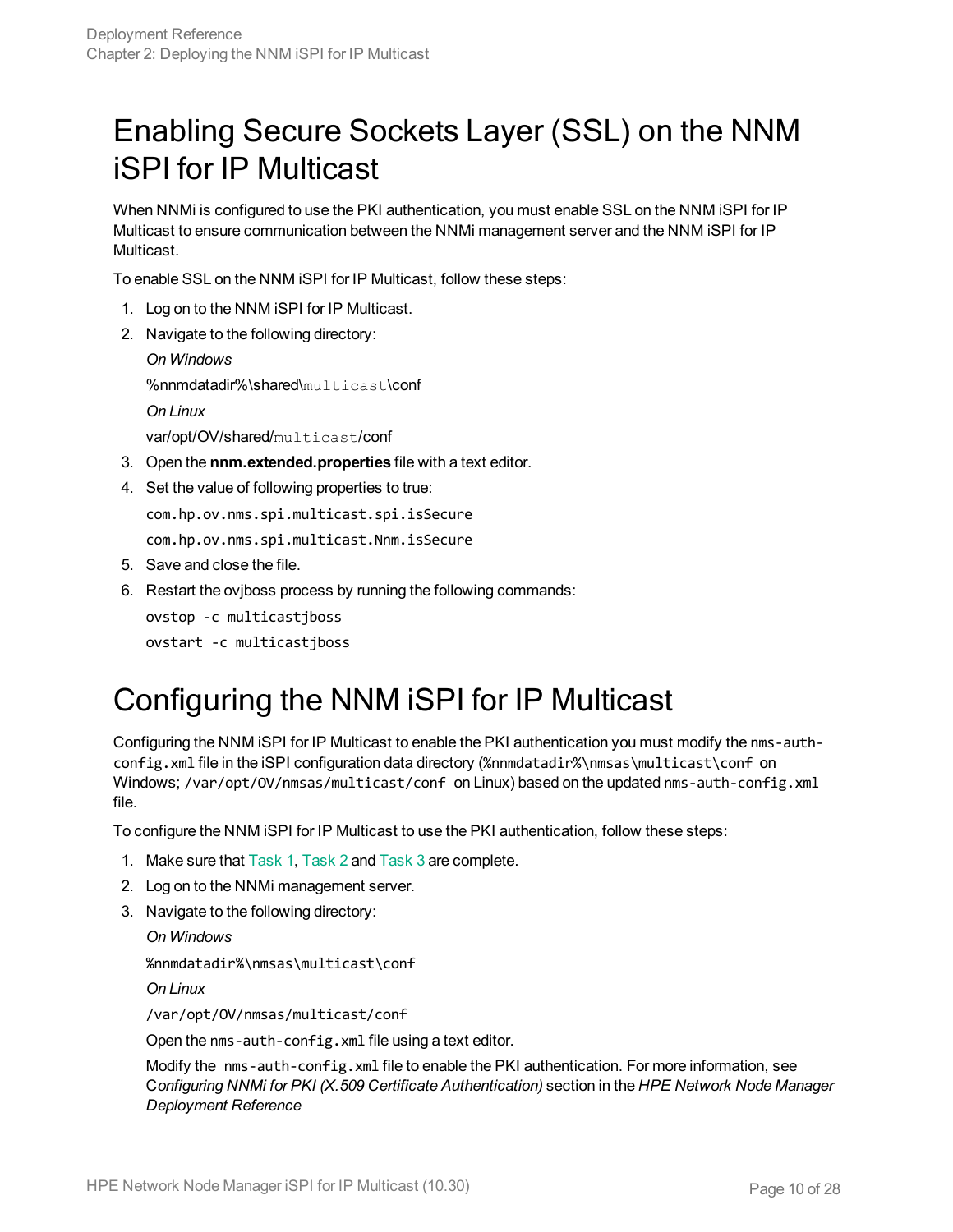**Note:** Make sure that you modify the iSPI nms-auth-config.xml file to match the changes done to the nms-auth-config.xml file on the NNMi management server.

- 4. Save and close the file.
- 5. Run the following command:

*On Windows*

%NnmInstallDir%\multicast\bin\nmsmulticastauthconfigreload.ovpl

*On Linux*

/opt/OV/multicast/bin/nmsmulticastauthconfigreload.ovpl

The NNM iSPI for IP Multicast now starts using the PKI authentication.

**Note:** Do not enable Single Sign-On feature when NNMi and the NNM iSPI for IP Multicast is configured to use Public Key Infrastructure (PKI) authentication.

<span id="page-10-0"></span>The *-u* <user> and *-p* <password> parameters are optional for Command Line Interface (CLI) in the NNM iSPI for IP Multicast.

## Deploy the NNM iSPI for IP Multicast with the NNM iSPI Performance for Metrics/NPS

You must install NNMi 10.30, the NNM iSPI for IP Multicast 10.30, NNM iSPI Performance for Metrics/Network Performance Server 10.30 to view the IP Multicast reports. You can deploy these products in the following scenarios:

- Installing NNMi, ISPI for IP Multicast, and the NNM ISPI Performance for Metrics/NPS on the same server.
- Installing the NNM ISPI for IP Multicast and NNMI on a management server and the NNM ISPI Performance for Metrics/NPS on a dedicated server.

To deploy all the products on the same management server, follow these steps:

- 1. Install NNMi, 10.30.
- 2. Install the NNM iSPI Performance for Metrics/NPS 10.30. For information about the steps to install, see *HPE NNMi iSPI Performance for Metrics/NPS Installation Guide.*
- 3. Install the NNM iSPI for IP Multicast, 10.30.

**Note:** Always install the NNM iSPI Performance for Metrics/NPS and then install the NNM iSPI for IP Multicast. If you have installed NNMi and NNM iSPI for IP Multicast before installing NPS and NNM iSPI Performance for Metrics, remove the **<***Extension Pack>*.processed copy from the following location.

 $\bullet$  Linux:

*<\$NnmDataDir>*/shared/perfSpi/datafiles/extension/final folder.

• Windows:

<**%NnmDataDir%>\shared\perfSpi\datafiles\extension\final** folder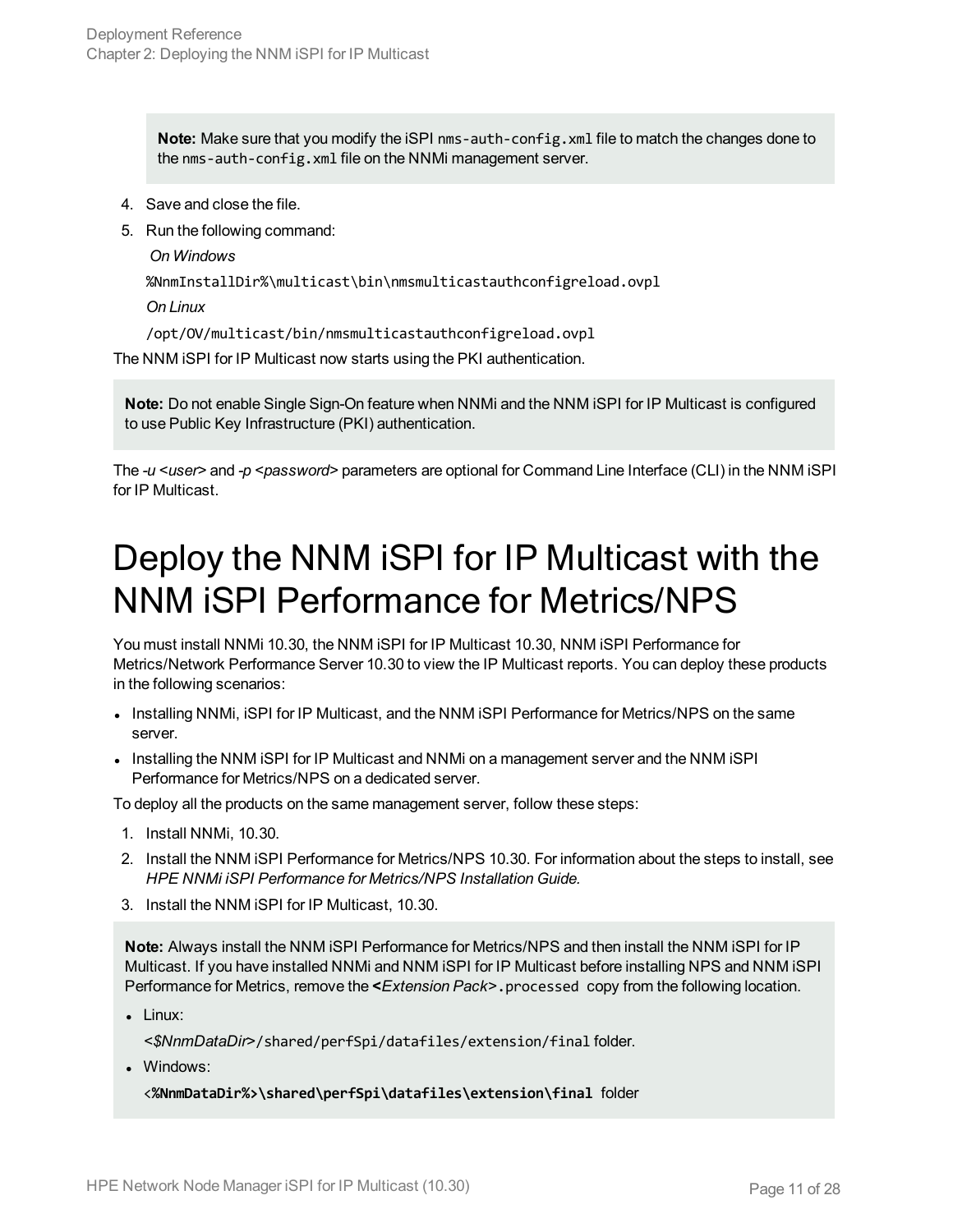Replace the <extension pack> in the **<***Extension Pack>*.processed copy with the following:

- IP Multicast Flow
- IP Multicast Interface

After removing the file, the extension packs are installed automatically.

To deploy NNMi and NNM iSPI for IP Multicast on the same management server and the NNM iSPI Performance for Metrics/NPS on a dedicated server, follow these steps:

- 1. Install NNMi, 10.30 and NNM iSPI for IP Multicast, 10.30 on the same management server.
- 2. Install the NNM iSPI Performance for Metrics/ NPS 10.30 on a dedicated server.
- 3. Complete the necessary configurations for NNMi, iSPI for IP Multicast and iSPI Performance for Metrics/NPS.

**Note:** Always install the NNM iSPI Performance for Metrics/NPS and then install the NNM iSPI for IP Multicast. If you have installed NNMi and NNM iSPI for IP Multicast before installing NPS and iSPI Performance for Metrics, remove the **<***Extension Pack>***.processed** copy from the following location:

 $\bullet$  On Linux:

*<\$NnmDataDir>*/shared/perfSpi/datafiles/extension/ final folder.

• On Windows:

<*%NnmDataDir%*>\shared\perfSpi\datafiles\extension\final folder.

Replace the <extension pack> in the **<***Extension Pack>***.processed** copy with the following extension pack:

- IP Multicast Flow
- IP Multicast Interface

After removing the file, the extension packs are installed automatically.

After you complete the installations, the NNM iSPI for IP Multicast introduces the following extension packs on the Metrics console:

| <b>Extension Pack Name</b> | <b>Purpose</b>                                                                                                                                            |
|----------------------------|-----------------------------------------------------------------------------------------------------------------------------------------------------------|
| IP Multicast_Interface     | Shows report for IP multicast traffic<br>passing through the multicast<br>nodes and Protocol-Independent<br>Multicast (PIM) interfaces on the<br>network. |
| <b>IP Multicast Flow</b>   | Shows report for the IP multicast<br>traffic for the selected flows.                                                                                      |

The extension packs use data collected by the NNM iSPI for IP Multicast. Make sure that the NNM iSPI Performance for Metrics/ NPS is up and running. To view the IP Multicast reports from the NNMi console, click **Actions -> HPE NNM iSPI Performance -> Reporting - Report Menu.** The iSPI Performance for Metrics console appears with the IP Multicast metrics and you can generate the IP Multicast reports.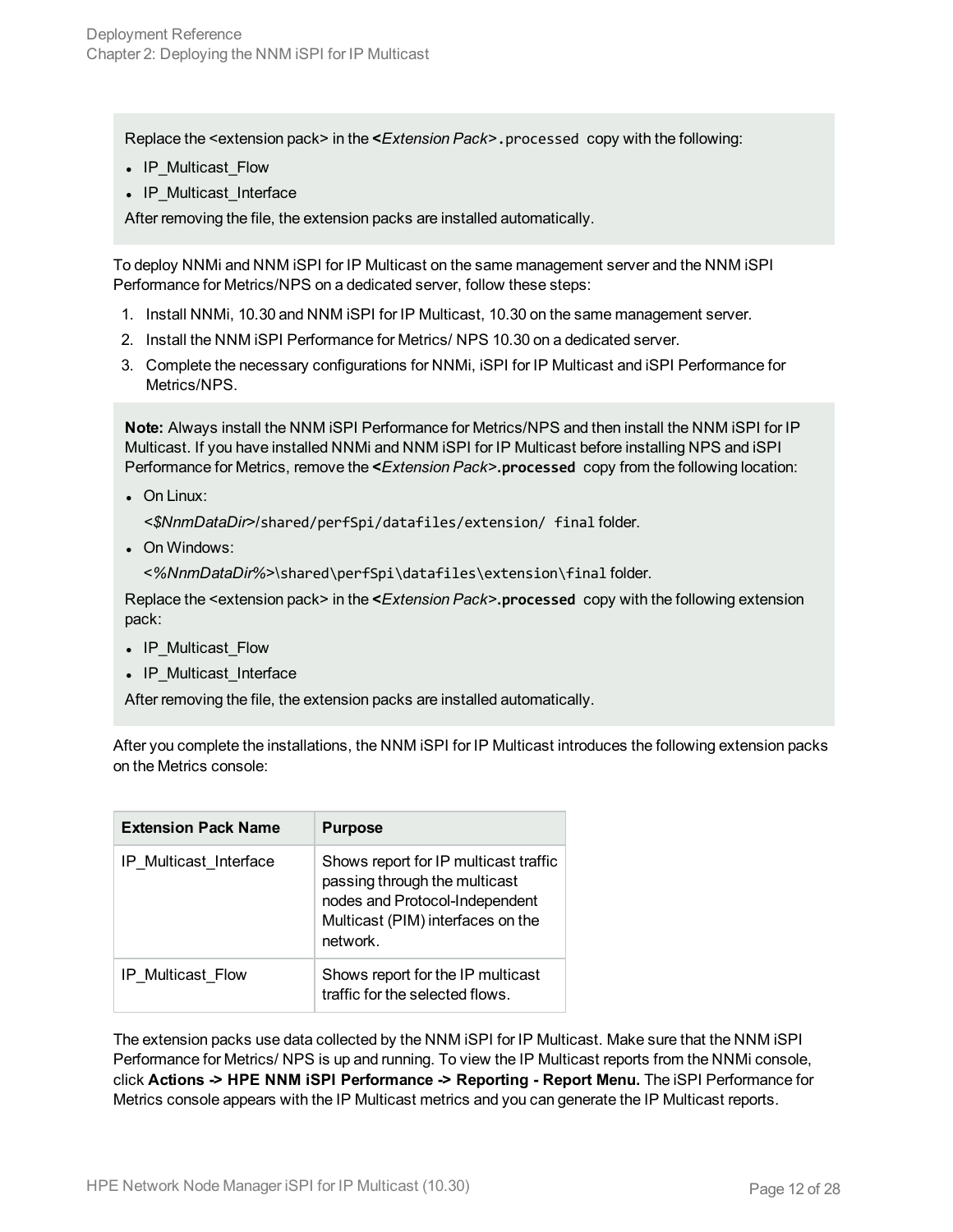After you uninstall the NNM iSPI for IP Multicast, the extension packs introduced by the NNM iSPI for IP Multicast are not removed. If the NNM iSPI Performance for Metrics is running, the extension packs introduced by the NNM iSPI for IP Multicast, still appear. You must remove the extension packs manually before you start installing the NNM iSPI for IP Multicast again. For more information, see *Troubleshooting the NNM iSPI for IP Multicast* section from the NNM iSPI for IP Multicast *Installation Guide*.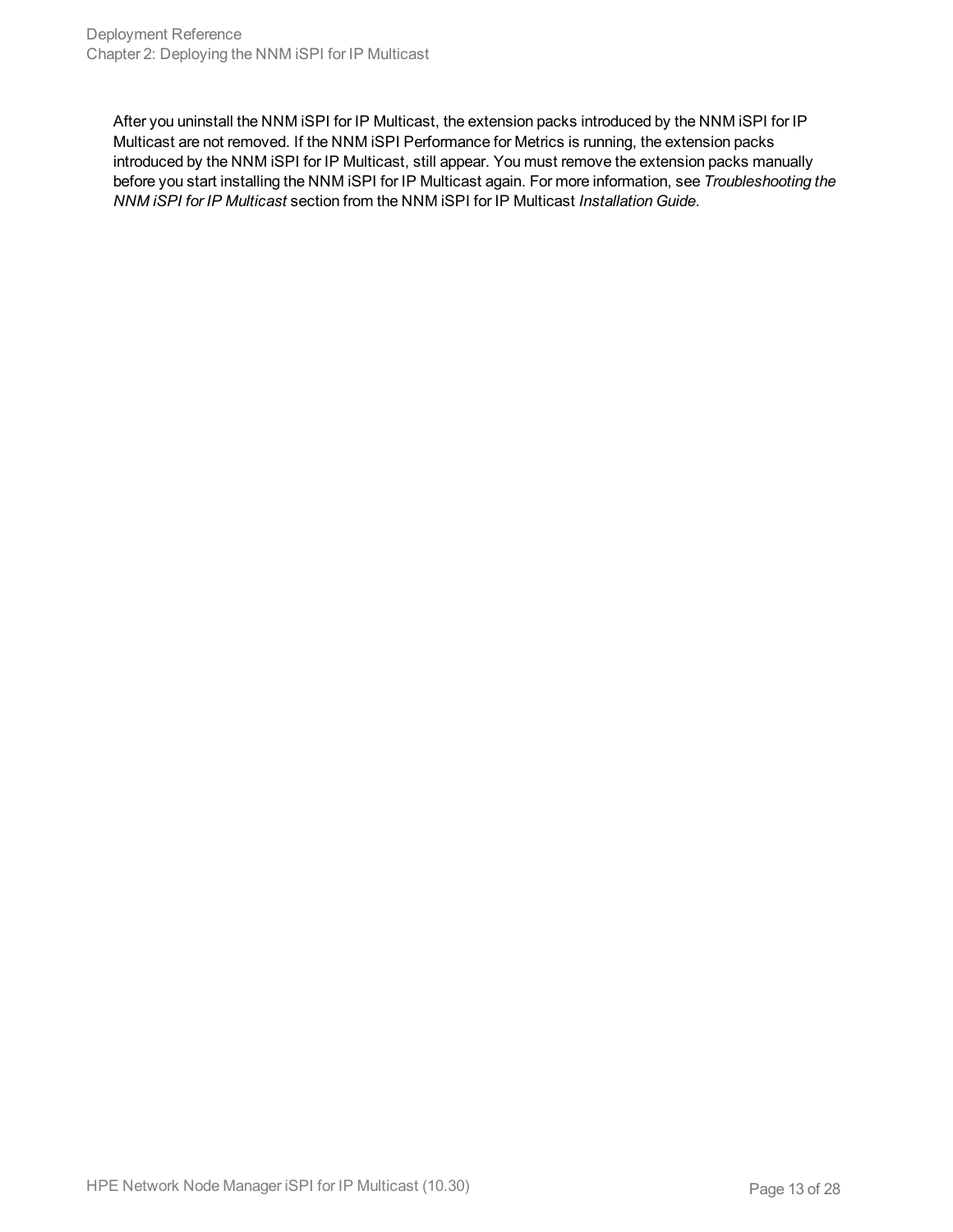# <span id="page-13-0"></span>Installing the NNM iSPI for IP Multicast in an HA Cluster

You can install NNMi and NNM iSPI for IP Multicast in a High Availability (HA) environment to achieve redundancy in your monitoring setup. The prerequisites to configure the NNM iSPI for IP Multicast in an HA environment is similar to NNMi. For information, see *NNMi 10.30 Deployment Reference .*

## <span id="page-13-1"></span>Installing the NNM iSPI for IP Multicast

You can configure the NNM iSPI for IP Multicast for the following scenarios:

- Install NNMi and the NNM iSPI for IP Multicast in your environment before configuring NNMi to run under HA. See ["Configuring](#page-13-2) an HA Cluster on a Set of Systems with NNMi and iSPI" below.
- Install and configure the NNM iSPI for IP Multicast in an existing NNMi HA cluster environment. See "Installing the NNM iSPI for IP Multicast in an Existing NNMi HA Cluster [Environment"](#page-16-0) on page 17.

**Note:** To configure PKI authentication on the NNM iSPI for IP Multicast in an HA cluster, you must perform all the required changes on both, primary and secondary node. For information on required changes, see "Configuring Access with Public Key Infrastructure [Authentication"](#page-8-0) on page 9

#### <span id="page-13-2"></span>Configuring an HA Cluster on a Set of Systems with NNMi and iSPI

If you have NNMi and the NNM iSPI for IP Multicast installed on at least two systems, you can create an HA cluster and configure NNMi and the iSPI to run under HA.

You can configure NNMi and NNM iSPI for IP Multicast on the primary node and secondary node in an HA environment. For more information on how to install NNMi in an HA environment, see *NNMi Deployment Reference*.

To configure the NNM iSPI for IP Multicast on the primary node, follow these steps:

- 1. Install NNMi and NNM iSPI for IP Multicast on each system. See the *NNMi Installation Guide* and the *NNM iSPI for IP Multicast Installation* guide for more information.
- 2. Configure the HA software on the systems and configure NNMi to run under HA. See the *NNMi Deployment Reference* for information on configuring NNMi to run under HA. Do not start the resource group while configuring NNMi to run under the HA (do not run the nnmhastartrg.ovpl command).
- 3. Configure the NNM iSPI for IP Multicast on the primary (active) node:
	- a. Run the following command to find the virtual hostname:
		- nnmofficialfqdn.ovpl
	- b. Modify the following files from the \$NnmdataDir/shared/multicast/conf or %NnmdataDir%\shared\multicast\conf to replace the host name with the virtual FQDN for the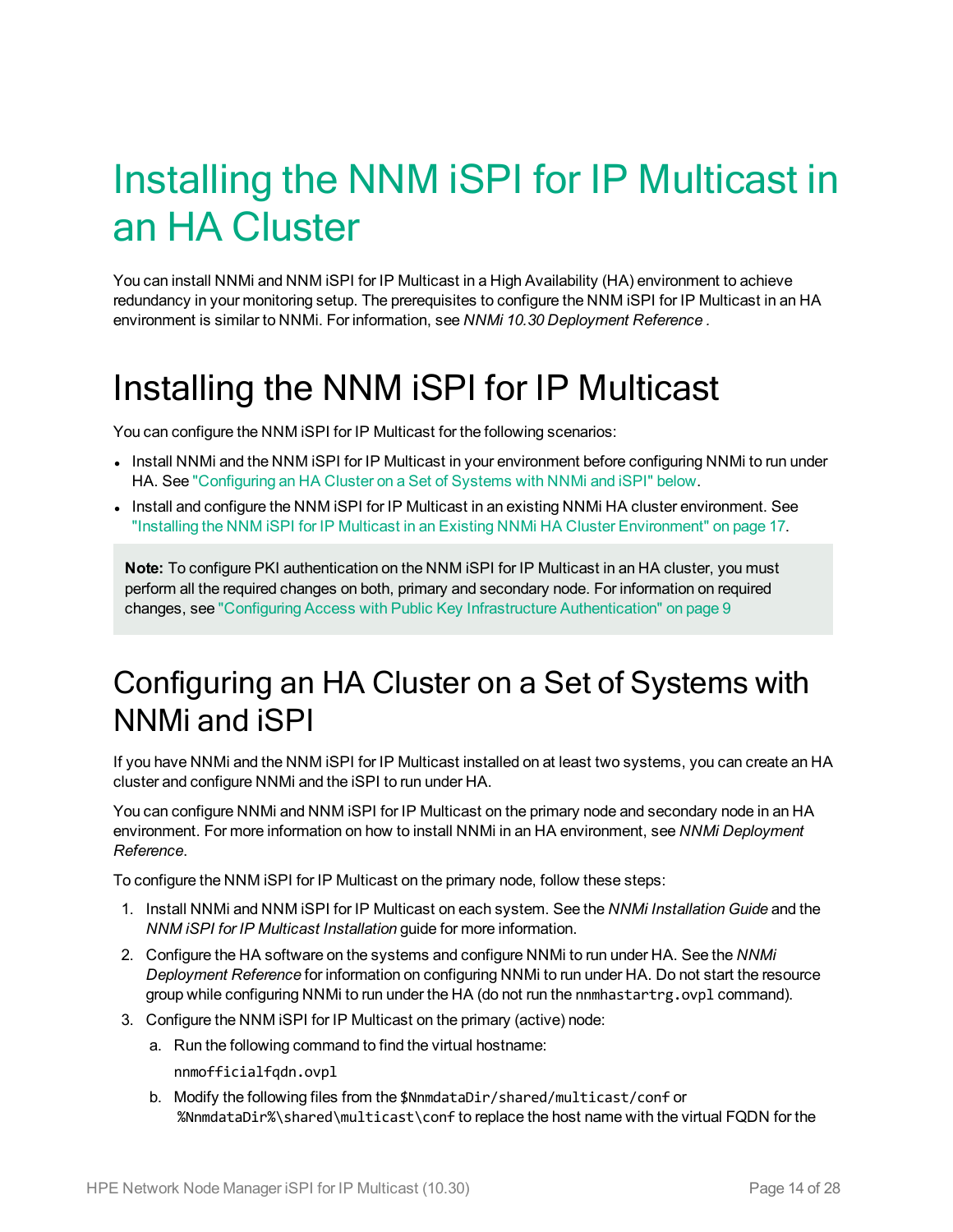#### following parameters:

| <b>File Name</b>                    | Variable Name                            |
|-------------------------------------|------------------------------------------|
| $nms -$<br>multicast.jvm.properties | Dnmsas.server.security.keystore.alias    |
| nnm.extended.properties             | com.hp.ov.nms.spi.multicast.Nnm.hostname |
| nnm.extended.properties             | com.hp.ov.nms.spi.multicast.spi.hostname |

- c. Modify the server.properties file from the %nnminstalldir%\multicast\server\ or /opt/OV/multicast/server/ directory to reflect the Virtual FQDN of the NNMi management server for the com.hp.ov.nms.fqdn parameter.
- d. Modify the login-config.xml file from the %nnminstalldir%\multicast\server\conf or /opt/OV/multicast/server/conf directory to reflect the virtual FQDN of the NNMi management server (for the module-option element).
- e. Modify the relevant files in the following directory with the up-to-date information on both the primary and secondary cluster nodes:

*For Linux:*

/var/opt/OV/shared/multicast/conf

*For Windows:*

%NnmDataDir%\shared\multicast\conf

f. Run the following command to start the NNMi HA resource group:

*For Windows*:

%NnmInstallDir%\misc\nnm\ha\nnmhastartrg.ovpl NNM <resource\_group>

*For Linux*

/opt/OV/misc/nnm/ha/nnmhastartrg.ovpl NNM <resource\_group>

For more information, see *NNMi Deployment Reference* guide.

The NNM iSPI for IP Multicast and NNMi must start after this step. If NNMi or the NNM iSPI for IP Multicast does not start, see *Troubleshooting the HA Configuration* from *NNMi Deployment Reference*

g. Run the following command to configure the NNM iSPI for IP Multicast to run under the HA cluster: *For Windows:*

%NnmInstallDir%\misc\nnm\ha\nnmhaconfigure.ovpl NNM -addon MULTICAST

*For Linux:*

<span id="page-14-0"></span>/opt/OV/misc/nnm/ha/nnmhaconfigure.ovpl NNM -addon MULTICAST

- 4. Configure the NNM iSPI for IP Multicast on the secondary (passive) node:
	- a. Install NNMi with NNM iSPI for IP Multicast on the secondary node. Make sure the secondary node has a separate Fully Qualified Domain Names (FQDN) during the installation. See the *NNMi Installation Guide* and the *HPE Network Node Manager iSPI for IP Multicast Software Installation Guide* for more information.
	- b. Run the following command to find the virtual hostname:

nnmofficialfqdn.ovpl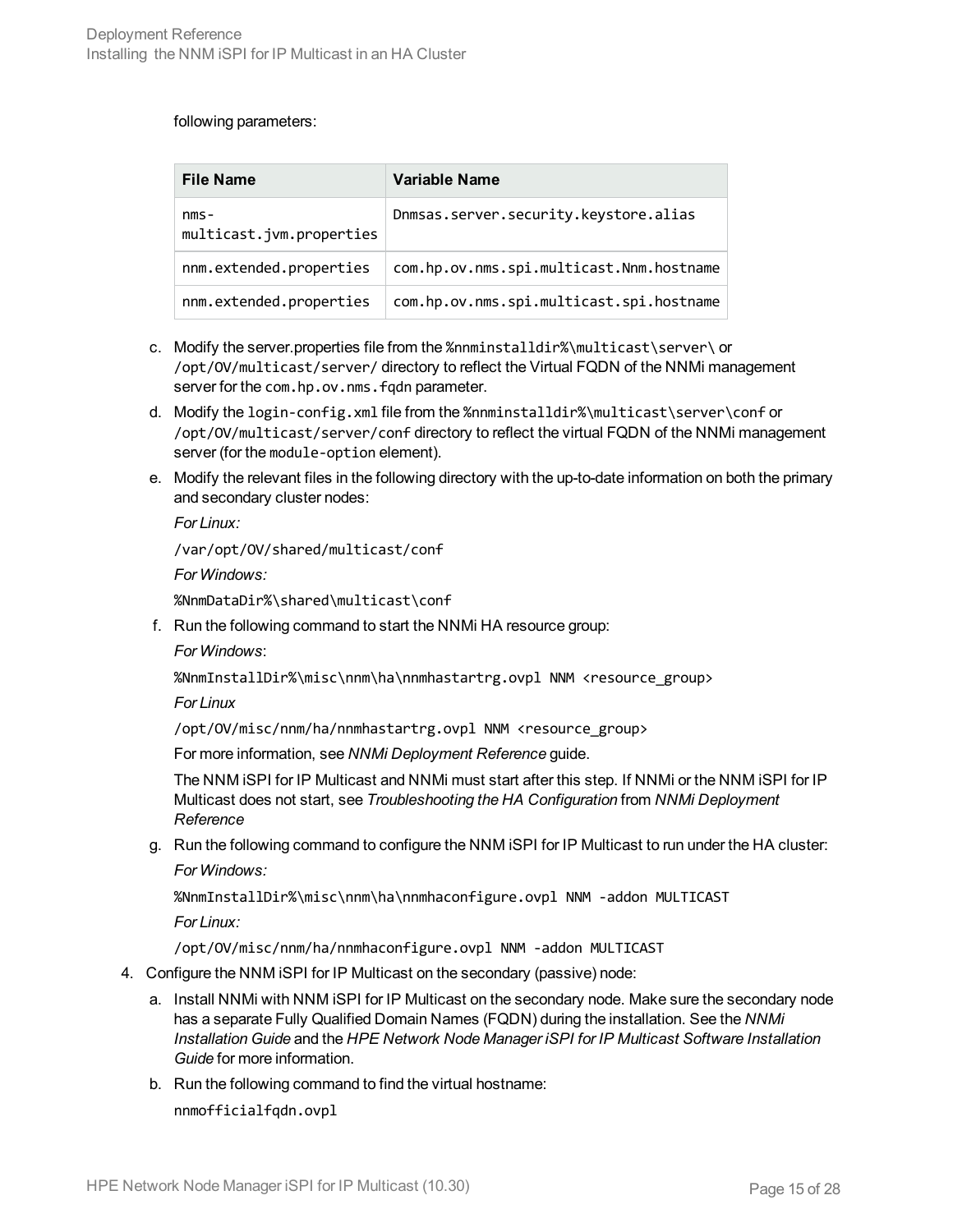c. Modify the following files in the \$NnmdataDir/shared/multicast/conf or %NnmdataDir%\shared\multicast\conf to replace the host name with the virtual FQDN for the following parameters:

| <b>File Name</b>                    | Variable Name                            |
|-------------------------------------|------------------------------------------|
| $nms -$<br>multicast.jvm.properties | Dnmsas.server.security.keystore.alias    |
| nnm.extended.properties             | com.hp.ov.nms.spi.multicast.Nnm.hostname |
| nnm.extended.properties             | com.hp.ov.nms.spi.multicast.spi.hostname |

- d. Modify the server.properties file from the %nnminstalldir%\multicast\server\ or /opt/OV/multicast/server/ directory to reflect the Virtual FQDN of the NNMi management server for the com.hp.ov.nms.fqdn parameter.
- e. Modify the login-config.xml file from the %nnminstalldir%\multicast\server\conf or /opt/OV/multicast/server/conf directory to reflect the virtual FQDN of the NNMi management server (for the module-option element).
- f. Modify the relevant files in the following directory with the up-to-date information on both the primary and secondary cluster nodes:

*For UNIX:*

/var/opt/OV/shared/multicast/conf

*For Windows:*

%NnmDataDir%\shared\multicast\conf

g. Run the following commands to configure the NNM iSPI for IP Multicast on the secondary node to run under the HA cluster:

*For Windows*:

*%NnmInstallDir%*\misc\nnm\ha\nnmhaconfigure.ovpl NNM -addon MULTICAST

*For UNIX:*

/opt/OV/misc/nnm/ha/nnmhaconfigure.ovpl NNM -addon MULTICAST

- 5. Repeat ["Configure](#page-14-0) the NNM iSPI for IP Multicast on the secondary (passive) node:" on the previous [page](#page-14-0) on all passive nodes if you have additional passive nodes in the HA cluster.
- 6. Verify that the NNM iSPI for IP Multicast is successfully registered by running the following command:
	- <sup>l</sup> *On Windows:*

%nnminstalldir%\misc\nnm\ha\nnmhaclusterinfo.ovpl –config NNM –get NNM\_ADD\_ON\_ PRODUCTS

<sup>l</sup> *On UNIX/Linux:*

/opt/OV/misc/nnm/ha/nnmhaclusterinfo.ovpl –config NNM –get NNM\_ADD\_ON\_PRODUCTS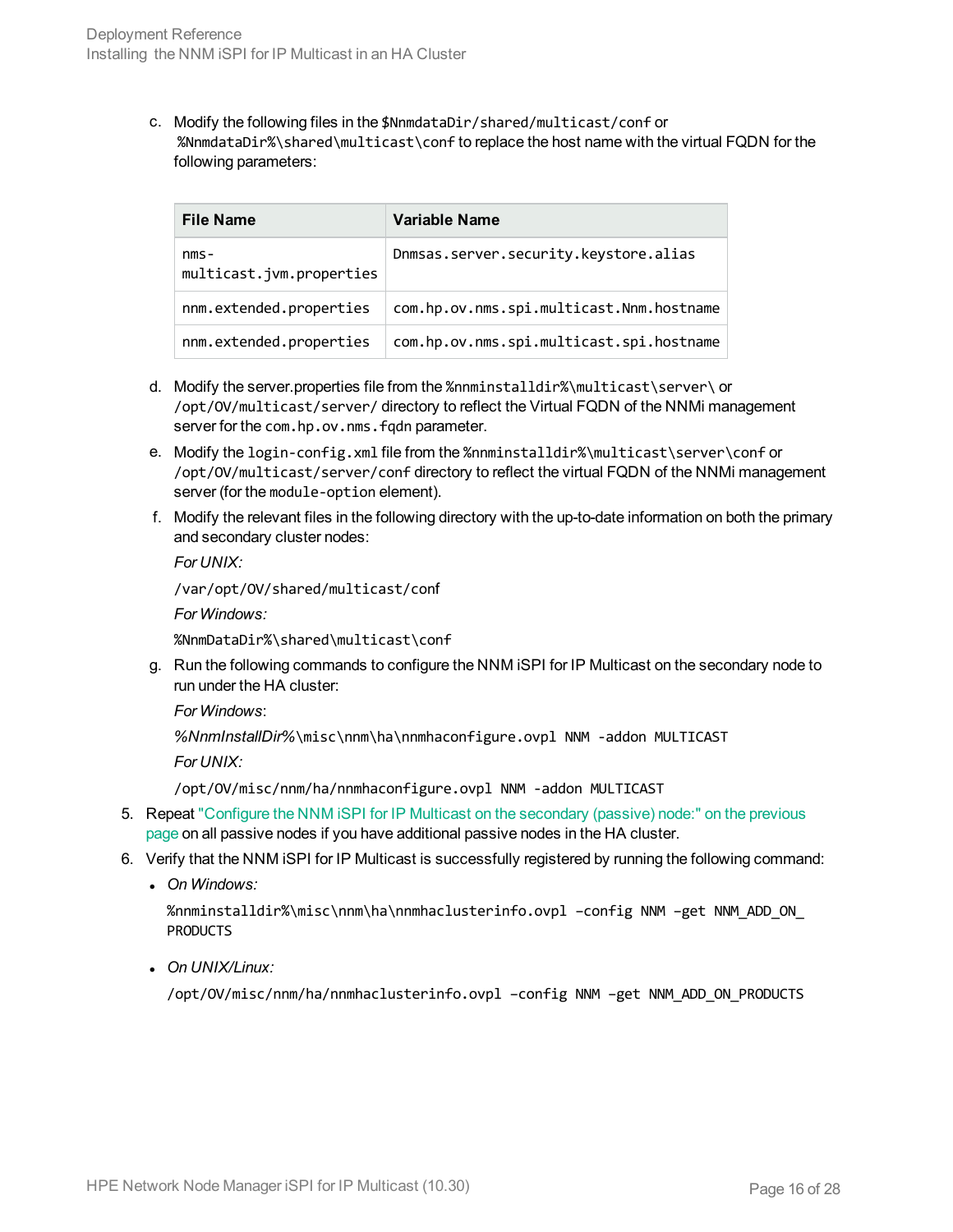#### <span id="page-16-0"></span>Installing the NNM iSPI for IP Multicast in an Existing NNMi HA Cluster Environment

You can configure the NNM iSPI for IP Multicast on the primary node and secondary node in an NNMi HA cluster environment. For more information on how to install NNMi in an HA environment, see *NNMi Deployment Reference* guide.

- <span id="page-16-1"></span>1. Make sure that NNMi is running on the primary server.
- 2. Put the NNMi resource group to the HA maintenance mode by placing the maintenance file under the following directory:

%nnmdatadir%\hacluster\<resource\_group\_name>

\$NnmDataDir/hacluster/<resource\_group\_name>

- 3. Run ovstatus -c to make sure that ovjboss is running.
- 4. Install the NNM iSPI for IP Multicast on the primary (active) node in the cluster, but do *not* start the iSPI.
- 5. Run the following command to find the virtual hostname:

nnmofficialfqdn.ovpl

6. Make sure that the following files from the \$NnmdataDir/shared/multicast/conf or %NnmdataDir%\shared\multicast\conf contain the virtual FQDN for the following parameters:

| <b>File Name</b>                    | Variable Name                            |
|-------------------------------------|------------------------------------------|
| $nms -$<br>multicast.jvm.properties | Dnmsas.server.security.keystore.alias    |
| nnm.extended.properties             | com.hp.ov.nms.spi.multicast.Nnm.hostname |
| nnm.extended.properties             | com.hp.ov.nms.spi.multicast.spi.hostname |

- a. Modify the server.properties file from the %nnminstalldir%\multicast\server\ or /opt/OV/multicast/server/ directory to reflect the Virtual FQDN of the NNMi management server for the com.hp.ov.nms.fqdn parameter.
- b. Make sure that the login-config.xml file from the %nnminstalldir%\multicast\server\conf or /opt/OV/multicast/server/conf directory contains the virtual FQDN of the NNMi management server (for the module-option element).
- c. Modify the relevant files in the following directory with the up-to-date information on both the primary and secondary cluster nodes:

*For Linux* /var/opt/OV/shared/multicast/conf *For Windows:* %NnmDataDir%\shared\multicast\conf

- 7. Remove the maintenance file that you added in [step 2.](#page-16-1)
- 8. Initiate a failover to a secondary (passive) node in the cluster where you want to install the NNM iSPI for IP Multicast. Make sure that NNMi fails over and runs on the secondary server successfully.
- 9. On this system, follow these steps: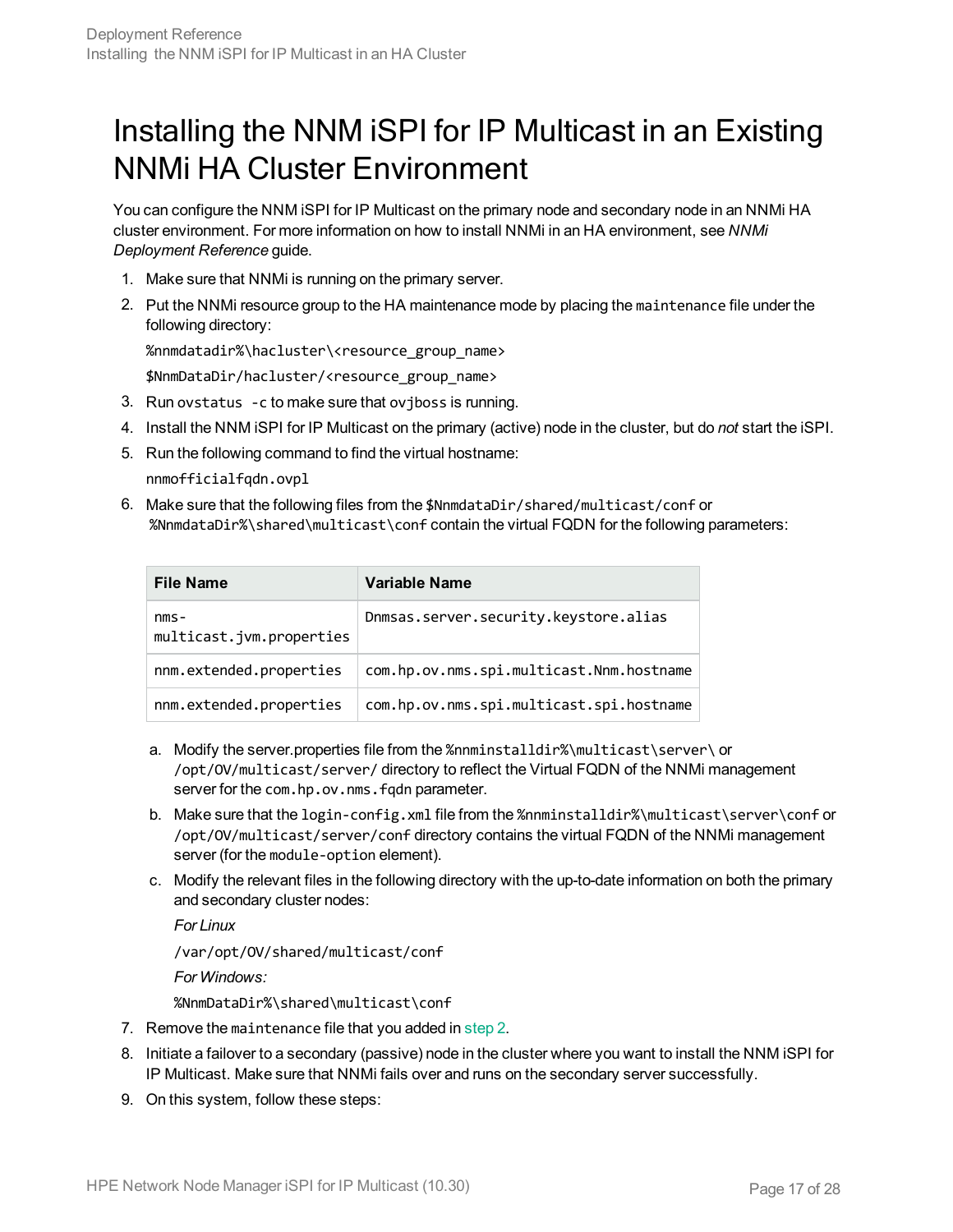<span id="page-17-0"></span>a. Put the NNMi resource group to the HA maintenance mode by placing the maintenance file under the following directory:

%nnmdatadir%\hacluster\<resource\_group\_name>

\$NnmDataDir/hacluster/<resource\_group\_name>

- b. Run **ovstatus -c** to make sure that ovjboss is running.
- c. Install the NNM iSPI for IP Multicast on this server., but do *not* start the iSPI.
- d. Make sure that the following files from the /var/opt/OV/shared/multicast/conf or %NnmdataDir%\shared\multicast\conf contain the virtual FQDN for the following parameters :

| <b>File Name</b>                    | Variable Name                            |
|-------------------------------------|------------------------------------------|
| $nms -$<br>multicast.jvm.properties | Dnmsas.server.security.keystore.alias    |
| nnm.extended.properties             | com.hp.ov.nms.spi.multicast.Nnm.hostname |
| nnm.extended.properties             | com.hp.ov.nms.spi.multicast.spi.hostname |

- e. Modify the server.properties file from the %nnminstalldir%\multicast\server\ or /opt/OV/multicast/server/ directory to reflect the Virtual FQDN of the NNMi management server for the com.hp.ov.nms.fqdn parameter.
- f. Make sure that the login-config.xml file from the %nnminstalldir%\multicast\server\conf or /opt/OV/multicast/server/conf directory contains the virtual FQDN of the NNMi management server (for the module-option element).
- g. Modify the relevant files in the following directory with the up-to-date information on both the primary and secondary cluster nodes:

*For Linux:*

/var/opt/OV/shared/multicast/conf

*For Windows:*

<span id="page-17-1"></span>%NnmDataDir%\shared\multicast\conf

- h. Remove the maintenance file that you added in [step a.](#page-17-0)
- 10. If you have multiple nodes in the cluster, fail over to another passive server, and then repeat [step a](#page-17-0) through [step h](#page-17-1).
- 11. Fail over to the server that was active when you started this procedure. Make sure that NNMi and NNM iSPI for IP Multicast are running.
- 12. Run the following command on the active server first, and then on all passive servers:
	- <sup>l</sup> *For Windows:*

%NnmInstallDir%\misc\nnm\ha\nnmhaconfigure.ovpl NNM -addon MULTICAST

<sup>l</sup> *For Linux:*

/opt/OV/misc/nnm/ha/nnmhaconfigure.ovpl NNM -addon MULTICAST

13. Verify that the NNM iSPI for IP Multicast is successfully registered by running the following command: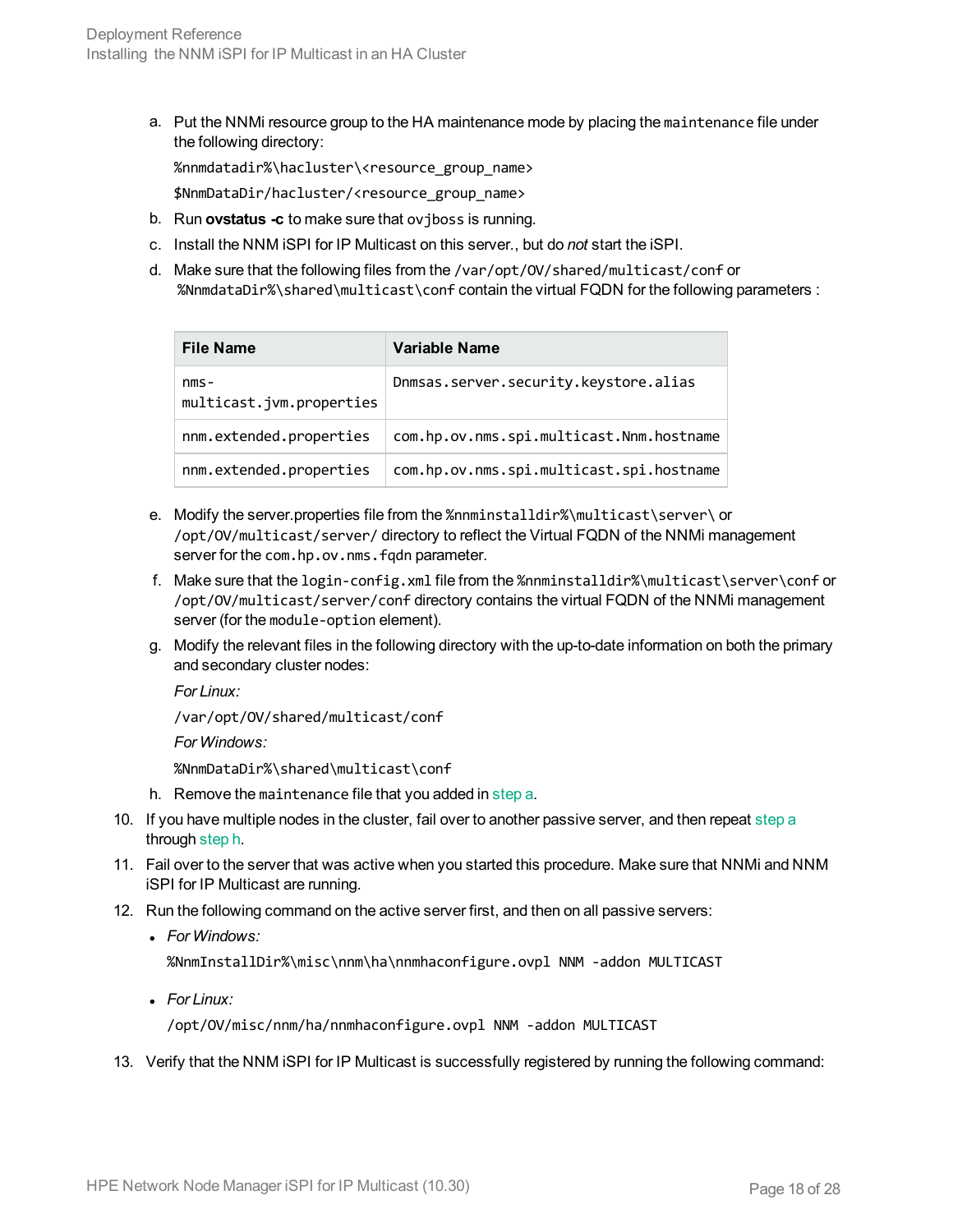<sup>l</sup> *On Windows:*

%nnminstalldir%\misc\nnm\ha\nnmhaclusterinfo.ovpl –config NNM –get NNM\_ADD\_ON\_ PRODUCTS

<sup>l</sup> *On Linux:*

/opt/OV/misc/nnm/ha/nnmhaclusterinfo.ovpl –config NNM –get NNM\_ADD\_ON\_PRODUCTS

## <span id="page-18-0"></span>Patching the NNM iSPI for IP Multicast in an HA Cluster

If you have already configured NNMi and the NNM iSPI for IP Multicast 10.30 to work in an HA cluster, you must follow this section to apply necessary patches (for both NNMi and the NNM iSPI for IP Multicast).

To apply patches for NNMi and NNM iSPI for IP Multicast, follow these steps:

- 1. Determine which node in the HA cluster is active:
	- <sup>l</sup> *Windows:*

%NnmInstallDir%\misc\nnm\ha\nnmhaclusterinfo.ovpl \**-group <resource\_group> activeNode**

<sup>l</sup> *Linux:*

/opt/OV/misc/nnm/ha/nnmhaclusterinfo.ovpl \**-group <resource\_group> -activeNode**

- 2. On the active node, put the NNMi HA resource group into maintenance mode by creating the following files:
	- <sup>l</sup> *Windows:*

%NnmDataDir%\hacluster\<resource\_group>\maintenance %NnmDataDir%\hacluster\<resource\_group>\maint\_NNM

<sup>l</sup> *Linux:*

/var/opt/OV/hacluster/<resource\_group>/maintenance /var/opt/OV/hacluster/<resource\_group>/maint\_NNM

Include the NORESTART keyword in both these files.

- 3. On all passive nodes, put the NNMi HA resource group into maintenance mode by creating the following files:
	- <sup>l</sup> *Windows:*

%NnmDataDir%\hacluster\<resource\_group>\maintenance %NnmDataDir%\hacluster\<resource\_group>\maint\_NNM

<sup>l</sup> *Linux:*

/var/opt/OV/hacluster/<resource\_group>/maintenance /var/opt/OV/hacluster/<resource\_group>/maint\_NNM

Include the **NORESTART** keyword in both these files.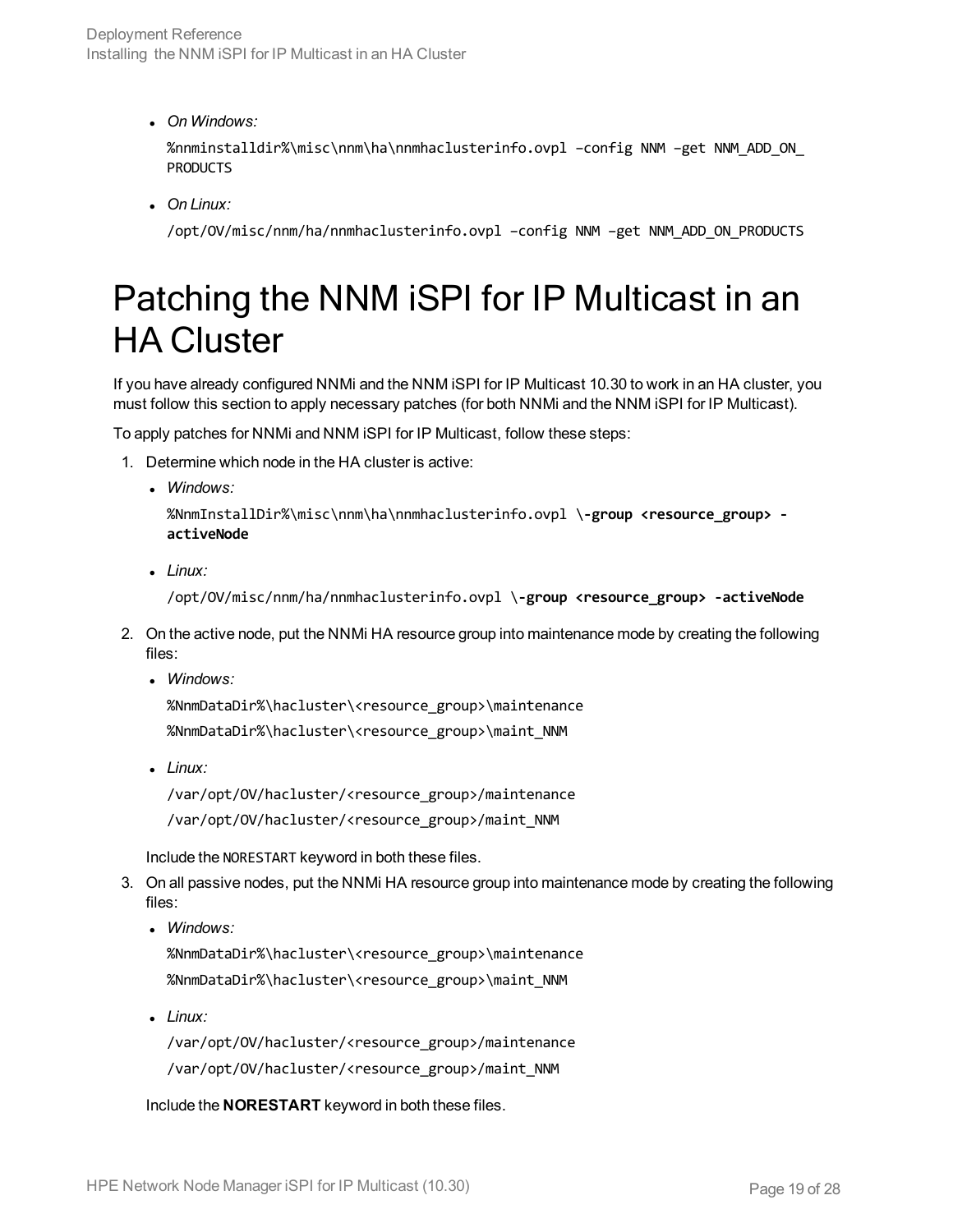- 4. On the active node, follow these steps:
	- a. Stop NNMi:

ovstop -c

- b. Back up the shared disk by performing a disk copy.
- c. Optional. Use the nnmbackup.ovpl command or another database command to backup all NNMi data. For example:

```
nnmbackup.ovpl -type offline -scope all -target nnmi_backups
```
For more information about this command, see *NNMi Backup and Restore Tools* section in the *NNMi Deployment Reference*.

- d. Apply the appropriate NNMi and NNM iSPI patches to the system.
- e. Start NNMi:

ovstart -c

f. Verify that NNMi started correctly:

**ovstatus -c**

All NNMi services should show the state **RUNNING**.

- 5. On each passive node, apply the appropriate patches to the system.
- 6. On all passive nodes, take the NNMi HA resource group out of maintenance mode by deleting the maintenance file from the nodes.
- 7. On the active node, take the NNMi HA resource group out of maintenance mode by deleting the maintenance file from that node.

## <span id="page-19-0"></span>Remove the NNM iSPI for IP Multicast from a High Availability Cluster Environment

To remove the NNM iSPI for IP Multicast from an HA cluster environment, first remove the NNM iSPI for IP Multicast from the secondary node and then from the primary node.

To remove the NNM iSPI for IP Multicast from an HA cluster environment, follow these steps:

- 1. Remove the NNM iSPI for IP Multicast by running the following command:
	- Windows:

*%NnmInstallDir%*\misc\nnm\ha\nnmhaunconfigure.ovpl NNM -addon MULTICAST

 $\bullet$  For Linux:

*\$NnmInstallDir*/misc/nnm/ha/nnmhaunconfigure.ovpl NNM -addon MULTICAST

**Note:** Run this command on the passive node first, and then on the active node as well.

2. Remove NNMi from an HA cluster environment. For information, see *NNMi Deployment Reference.*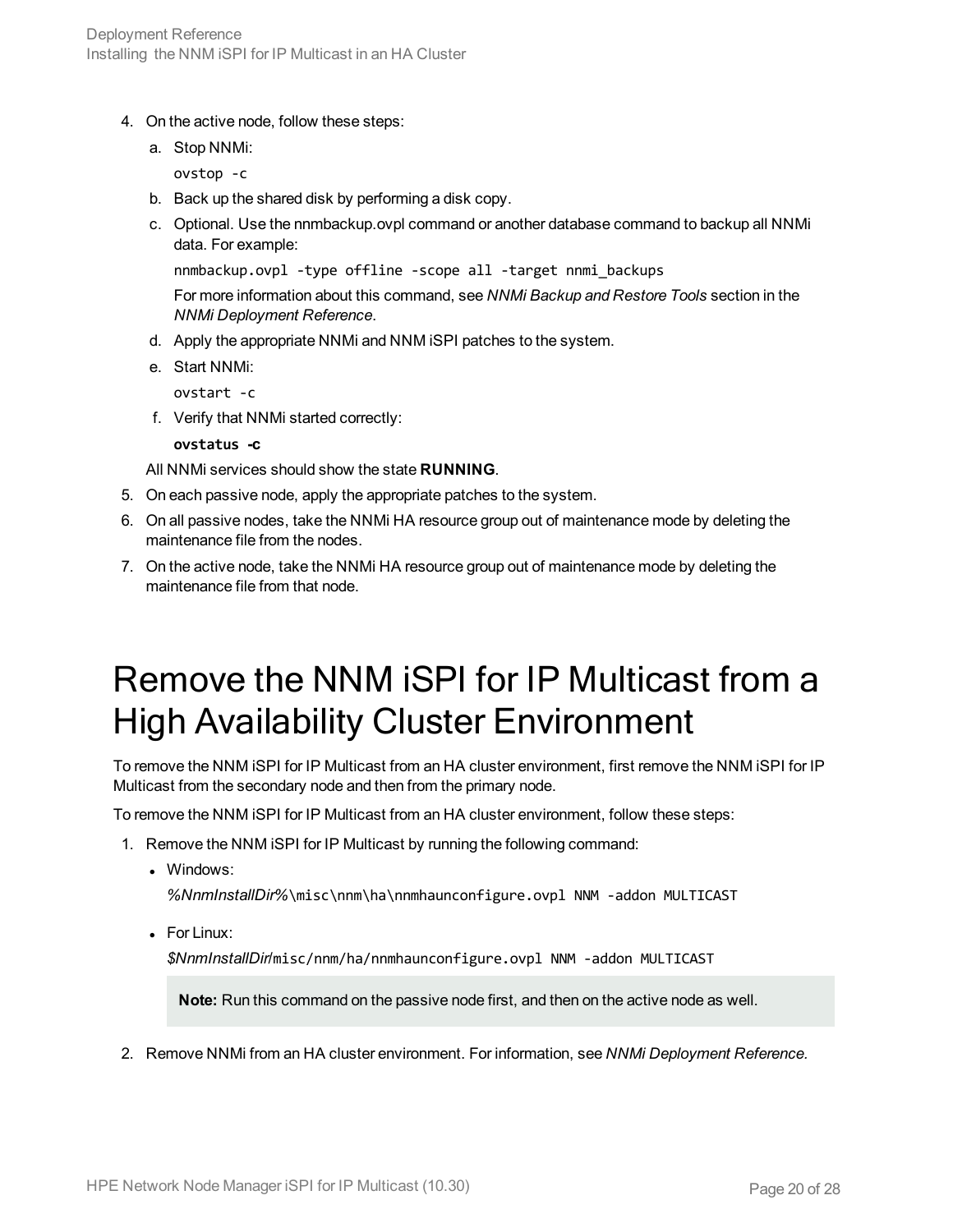# <span id="page-20-0"></span>Deploy the NNM iSPI for IP Multicast in an Application Failover Environment

You can install NNMi and the NNM iSPI for IP Multicast in an Application Failover environment to achieve redundancy in your monitoring setup. For the prerequisites and the procedure to deploy NNM iSPIs in an Application Failover environment, see the *NNMi Deployment Reference*.

## <span id="page-20-1"></span>Patching the NNM iSPI for IP Multicast in an Application Failover Environment

If you have already configured the NNMi and NNM iSPI for IP Multicast 10.30 to work in an application failover environment, you must follow this section to apply necessary patches (for both NNMi and NNM iSPI for IP Multicast).

<span id="page-20-2"></span>Both NNMi management servers must be running the same NNMi version and patch level. To add patches to the active and standby NNMi management servers, use the below procedure:

#### Applying Patches for Application Failover (Shut Down Both Active and Standby)

You can use this procedure when you are not concerned with an interruption in network monitoring.

This procedure results in both NNMi management servers being non-active for some period of time during the patch process. To apply patches to the NNMi management servers configured for application failover, follow these steps:

- 1. As a precaution, back up your NNMi data on both the active and standby NNMi management servers before proceeding. For information, see NNMi Backup and Restore Tools in the NNMi Deployment Reference.
- 2. As a precaution, on the active NNMi management server, do the following steps:
	- a. Run the nnmcluster command.
	- b. Embedded database only: After NNMi prompts you, type dbsync, then press Enter. Review the displayed information to make sure it includes the following messages:

ACTIVE DB BACKUP: This means that the active NNMi management server is performing a new backup.

ACTIVE\_NNM\_RUNNING: This means that the active NNMi management server completed the backup referred to by the previous message.

STANDBY\_READY: This shows the previous status of the standby NNMi management server.

STANDBY\_RECV\_DBZIP: This means that the standby NNMi management server is receiving a new backup from the active NNMi management server.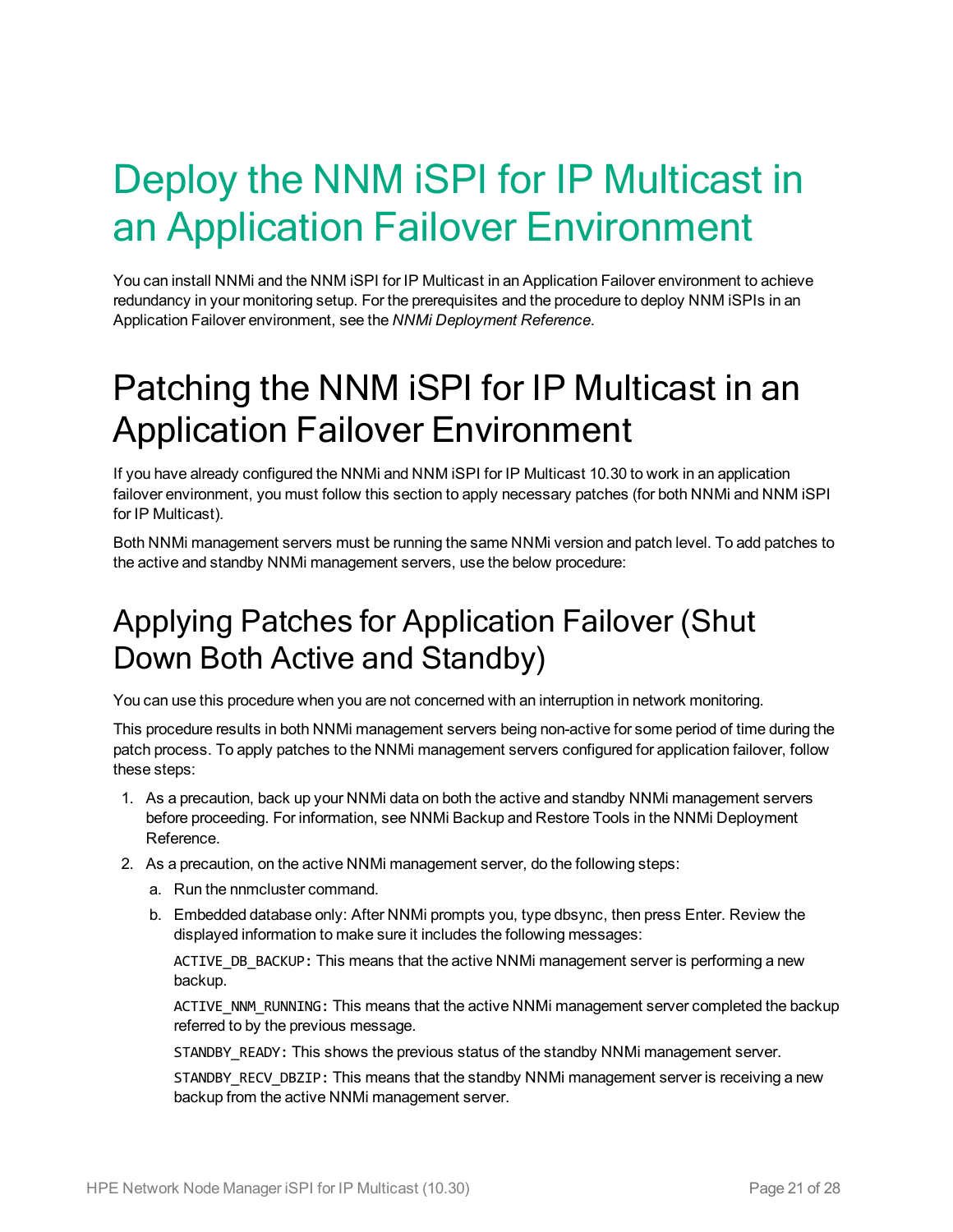STANDBY READY: This means that the standby NNMi management server is ready to perform if the active NNMi management server fails.

- 3. Run the nnmcluster -halt command on the active NNMi management server. This shuts down all nnmcluster processes on both the active and standby NNMi management servers.
- 4. To verify there are no nnmcluster nodes running on either server, complete the following steps on both the active and standby NNMi management servers.
	- a. Run the nnmcluster command.
	- b. Verify that there are no nnmcluster nodes present except the one marked (SELF).
	- c. Run exit or quit to stop the interactive nnmcluster process you started.
- 5. On the active NNMi management server, comment out the com.hp.ov.nms.cluster.name parameter in the nms-cluster.properties file.
	- a. Edit the following file:

*On Windows:*

%NnmDataDir%\shared\nnm\conf\props\nms-cluster.properties

*On Linux:*

opt/OV/shared/nnm/conf/props/nms-cluster.properties

- b. Comment out the com.hp.ov.nms.cluster.name parameter.
- c. Save your changes.
- 6. Apply the NNMi and the NNM iSPI for IP Multicast patch to the active NNMi management server using the instructions provided with the patch.
- 7. On the active NNMi management server, uncomment the com.hp.ov.nms.cluster.name parameter in the nms-cluster.properties file.
	- a. Edit the following file:

*On Windows:*

%NnmDataDir%\shared\nnm\conf\props\nms-cluster.properties

*On Linux*

opt/OV/shared/nnm/conf/props/nms-cluster.properties

- b. Uncomment the com.hp.ov.nms.cluster.name parameter.
- c. Save your changes.
- 8. Run the nnmcluster –daemon command on the active NNMi management server.
- 9. Run the nnmcluster -dbsync command to create a new backup.
- 10. On the standby NNMi management server, comment out the com.hp.ov.nms.cluster.name parameter in the nms-cluster.properties file.
- 11. Apply the NNMi and the NNM iSPI for IP Multicast patch to the standby NNMi management server.
- 12. On the standby NNMi management server, uncomment the com.hp.ov.nms.cluster.name parameter in the nms-cluster.properties file
- 13. Run the nnmcluster -daemon command on the standby NNMi management server.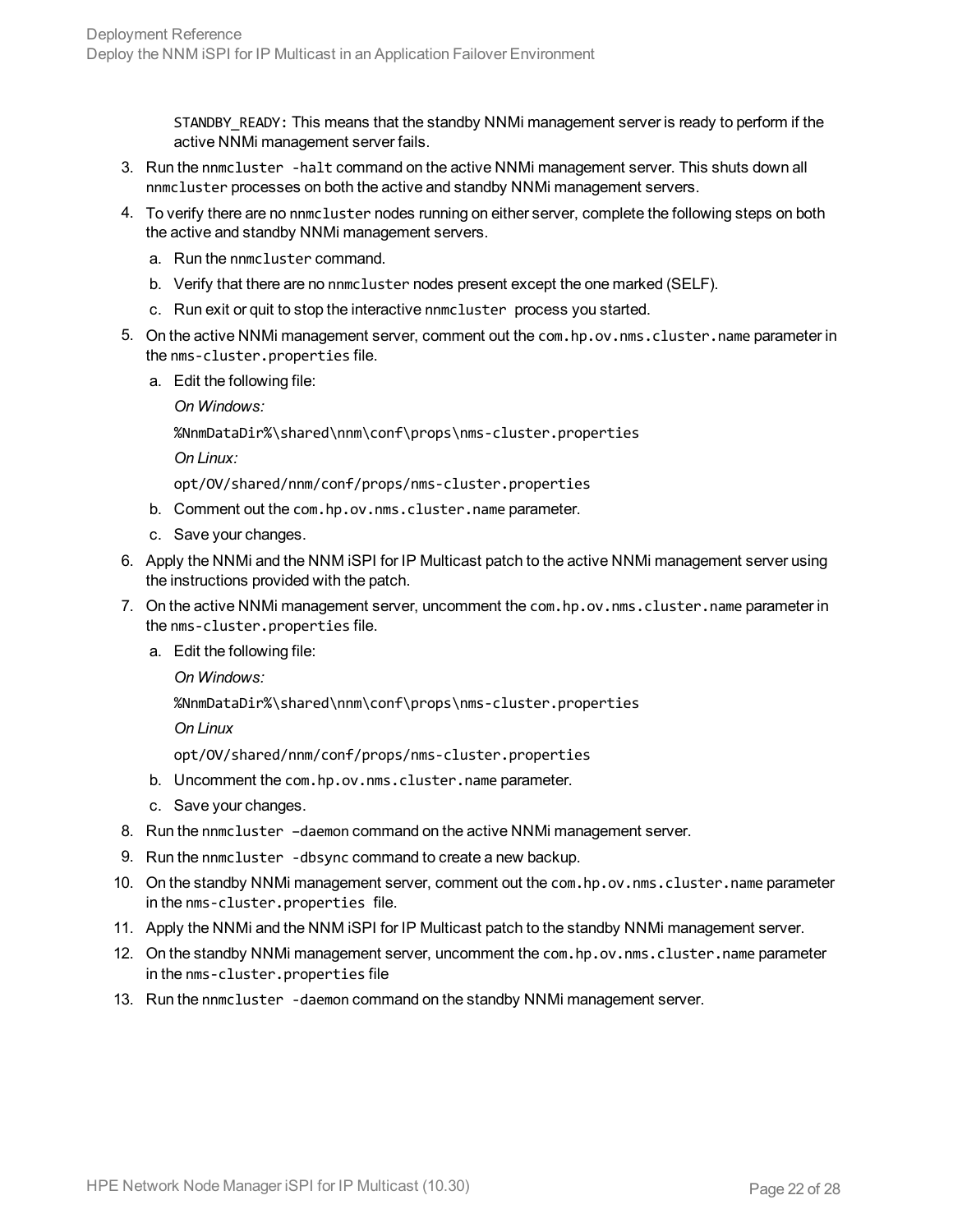# <span id="page-22-0"></span>Deploy the NNM iSPI for IP Multicast with the NNM iSPI for MPLS

The NNM iSPI for IP Multicast helps you to monitor the multicast services in the network. If the multicast services are used over an MPLS cloud, the integration of the NNM iSPI for IP Multicast and MPLS provides the collaborative monitoring of MVPN topology.

The NNM iSPI for MPLS helps you to monitor the Provider Edge (PE) routers discovered in an MVPN topology. The PE routers are configured with the multicast-enabled VRF (MVRF) capabilities and use the multicast services to transmit data.

Navigate from the NNM iSPI for MPLS to the NNM iSPI for IP Multicast to view the tree of multicast traffic in the core network (cloud between the PE routers). The multicast tree shows the default and data Multicast Distribution Tree (MDTs). For more information, *see the NNM iSPI for MPLS Online Help, Overview of the Multicast VPN (MVPN) and IP Multicast View.*

To deploy the NNM iSPI for IP Multicast with the NNM iSPI for MPLS, follow the steps:

- 1. Install NNMi 10.30.
- 2. Install the NNM iSPI for IP Multicast, 10.30.
- 3. Install the NNM iSPI for MPLS, 10.30.

There is no order to deploy the iSPIs (iSPI for MPLS or iSPI for IP Multicast) on a management server.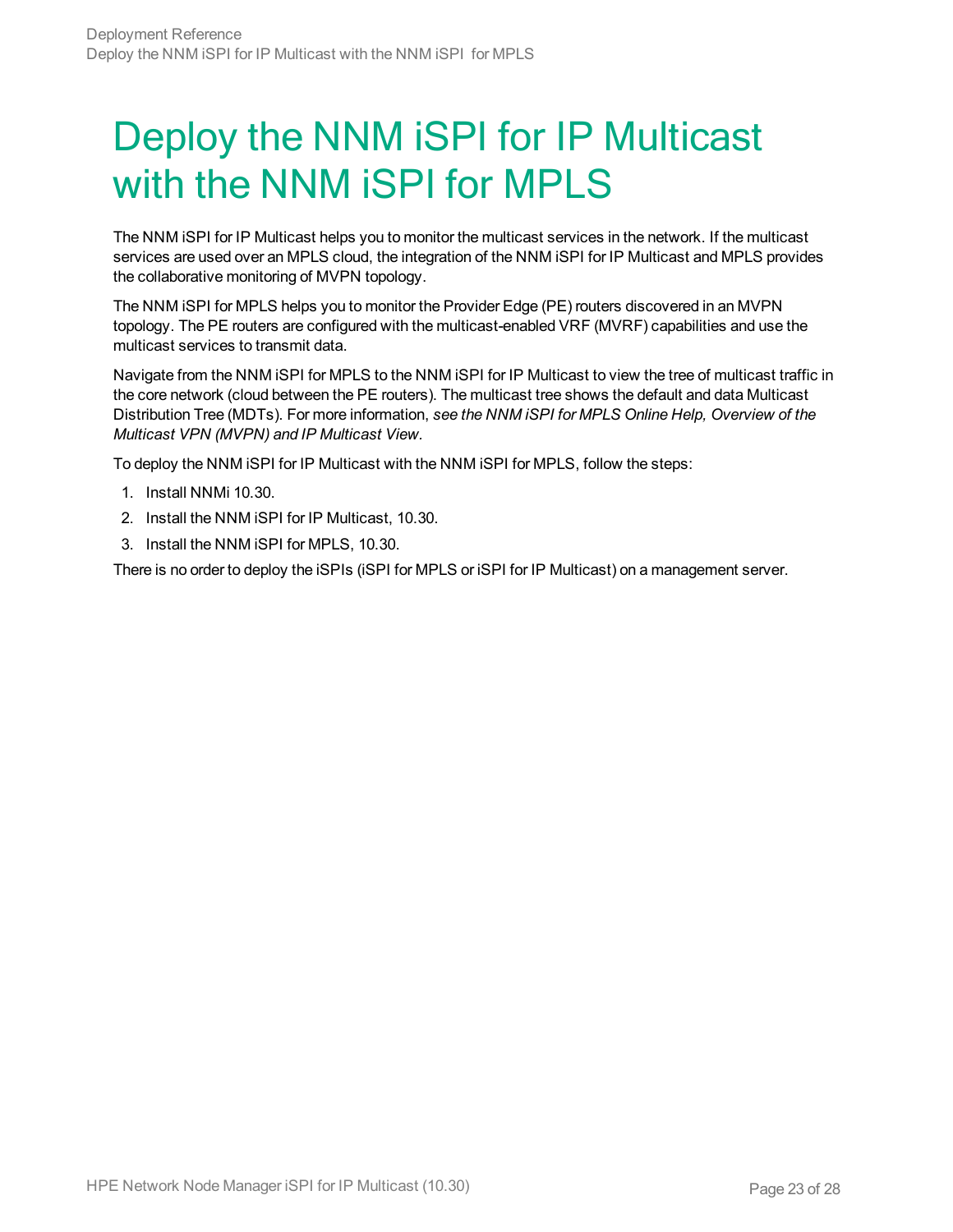# <span id="page-23-0"></span>Deploy the NNM iSPI for IP Multicast in Global Network Management Environment

You can deploy the NNM iSPI for IP Multicast in a Global Network Management (GNM) environment. The NNM iSPI for IP Multicast uses the capabilities of NNMi Global Manager (NNMi GM) and provides a centralized view to monitor the multiple sites. The NNM iSPI for IP Multicast allows you to configure the regional manager connections by using the IP Multicast Configuration workspace. After the connection is established, view and monitor the IP Multicast nodes from the NNM iSPI for IP Multicast inventory (GM). For more information about how to configure the NNM iSPI for IP Multicast regional managers, see the NNM iSPI for IP Multicast *Online Help.*

You can deploy NNMi and NNM iSPI for IP Multicast in a GNM environment for the following scenarios:

- Both NNMi and NNM iSPI for IP Multicast are configured on the global manager server and regional manager servers.
- NNMi is configured on the global manager server and NNMi and NNM iSPI for IP Multicast are configured on the regional manager servers.
- <span id="page-23-1"></span>• Both NNMi and NNM iSPI for IP Multicast are configured on the global manager server and only NNMi is configured on the regional manager server.

## Deploying NNMi and NNM iSPI for IP Multicast on the Global Manager and Regional Manager Management Server

You can install and configure NNMi and the NNM iSPI for IP Multicast on the global manager and regional managers. For information about the configuration steps, see *NNMi and NNM iSPI for IP Multicast Online Help.*

The following figure represents a deployment scenario, where NNMi and NNM iSPI for IP Multicast is configured on the global manager (G1) and regional managers (R1, R2, and R3):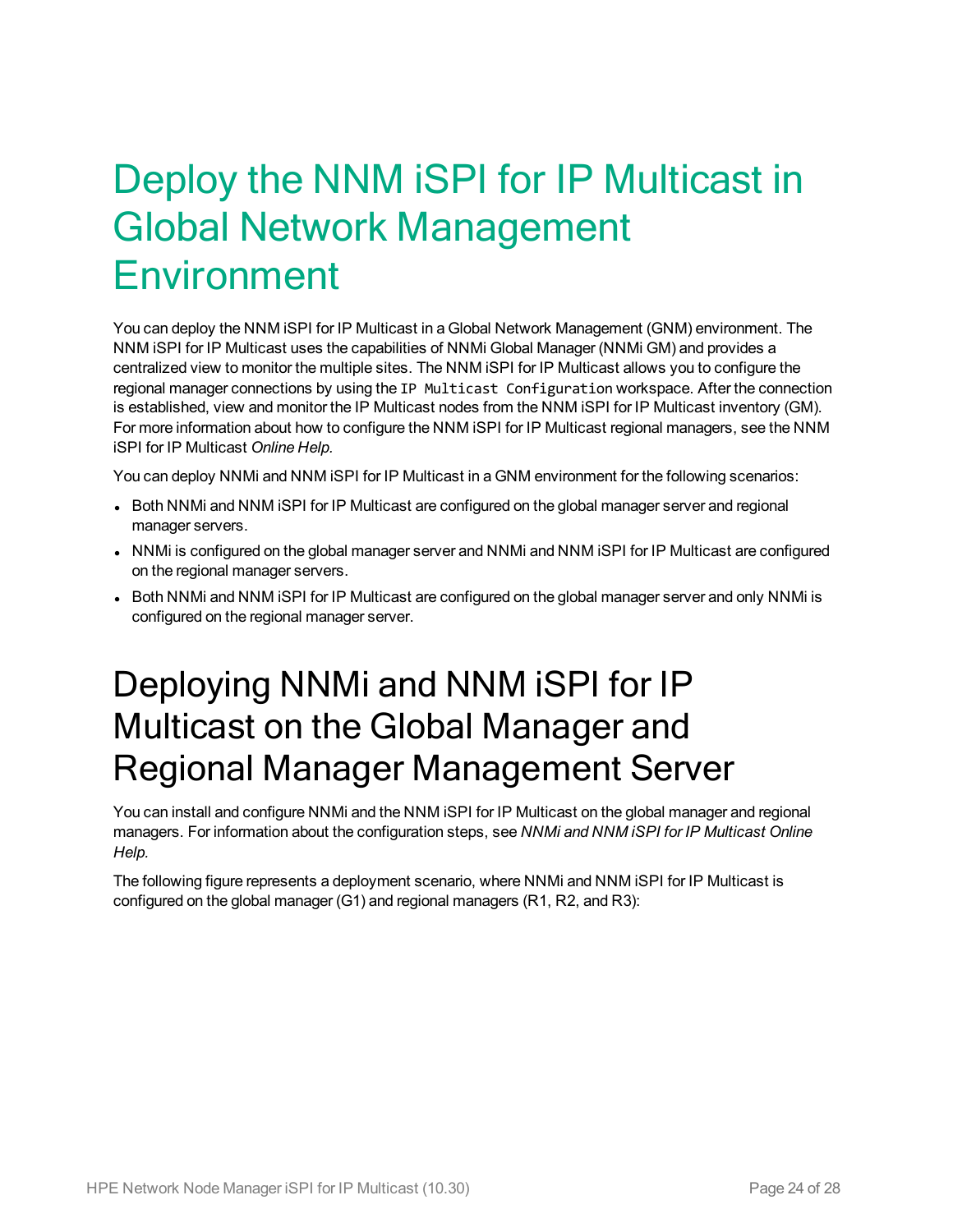

In this deployment scenario, all the regional managers (R1, R2, and R3) sends the IP Multicast information to the global manager (G1). You can view the following information from G1:

- Consolidated IP Multicast topology. The status of the IP Multicast nodes, interfaces, and PIM neighbors is calculated again in the global manager environment.
- Consolidated IP Multicast reports.

**Note:** You must install NNM iSPI Performance for Metrics/Network Performance Server to view the IP Multicast reports.

## <span id="page-24-0"></span>Deploying NNMi on the Global Manager and NNMi and NNM iSPI for IP Multicast on the Regional Manager Management Server

You can install and configure NNMi on the global manager and NNMi and NNM iSPI for IP Multicast on the regional managers. For information about the configuration steps, see the *NNMi and NNM iSPI for IP Multicast Online Help.*

The following figure represents a deployment scenario, where NNMi is configured on the global manager (G1). NNMi and the NNM iSPI for IP Multicast are configured on the regional managers (R1, R2, and R3):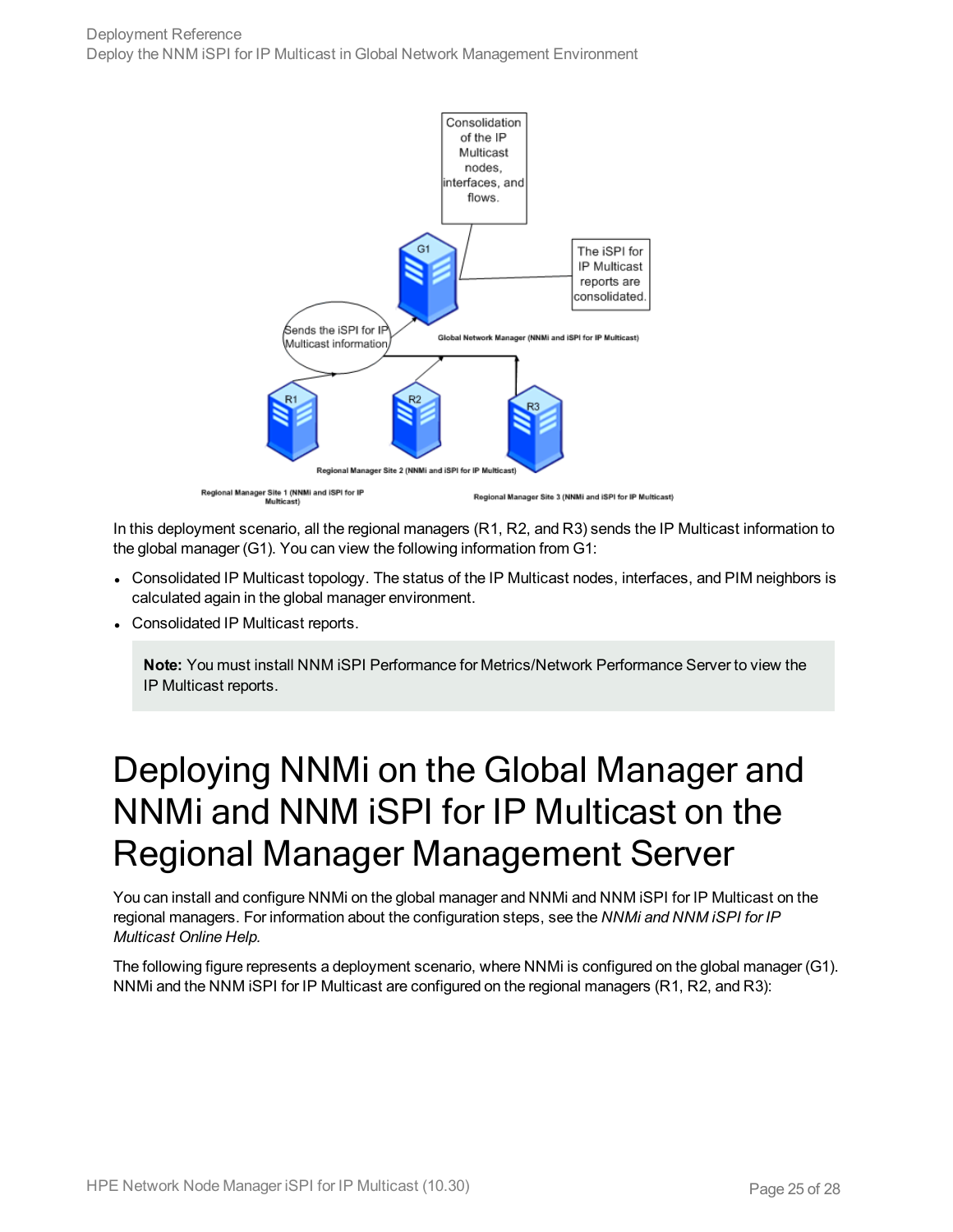

ger Site 2 (NNMi and iSPI for IP Multicast) **Regional Mo** 

In this deployment scenario, all the regional managers (R1, R2, and R3) discover the IP Multicast nodes, interfaces, and flows. The NNM iSPI for IP Multicast is not available on G1 so there is no communication established between G1 and regional managers for the NNM iSPI for IP Multicast. Thus, the Multicast nodes, interfaces, and flows from the regional managers are not available in the G1 inventory. In addition, no aggregated IP Multicast reports are available in the IP Multicast (GNM) inventory.

## <span id="page-25-0"></span>Deploying NNMi and the NNM iSPI for IP Multicast on the Global Manager and NNMi on the Regional Manager Management Server

You can install and configure NNMi and the NNM iSPI for IP Multicast on the global manager and only NNMi on the regional managers. For information about the configuration steps, see in the *NNMi and NNM iSPI for IP Multicast Online Help.*

The following figure represents a deployment scenario, where NNMi and NNM iSPI for IP Multicast are configured on the global manager (G1) and NNMi on the regional managers (R1, R2, and R3):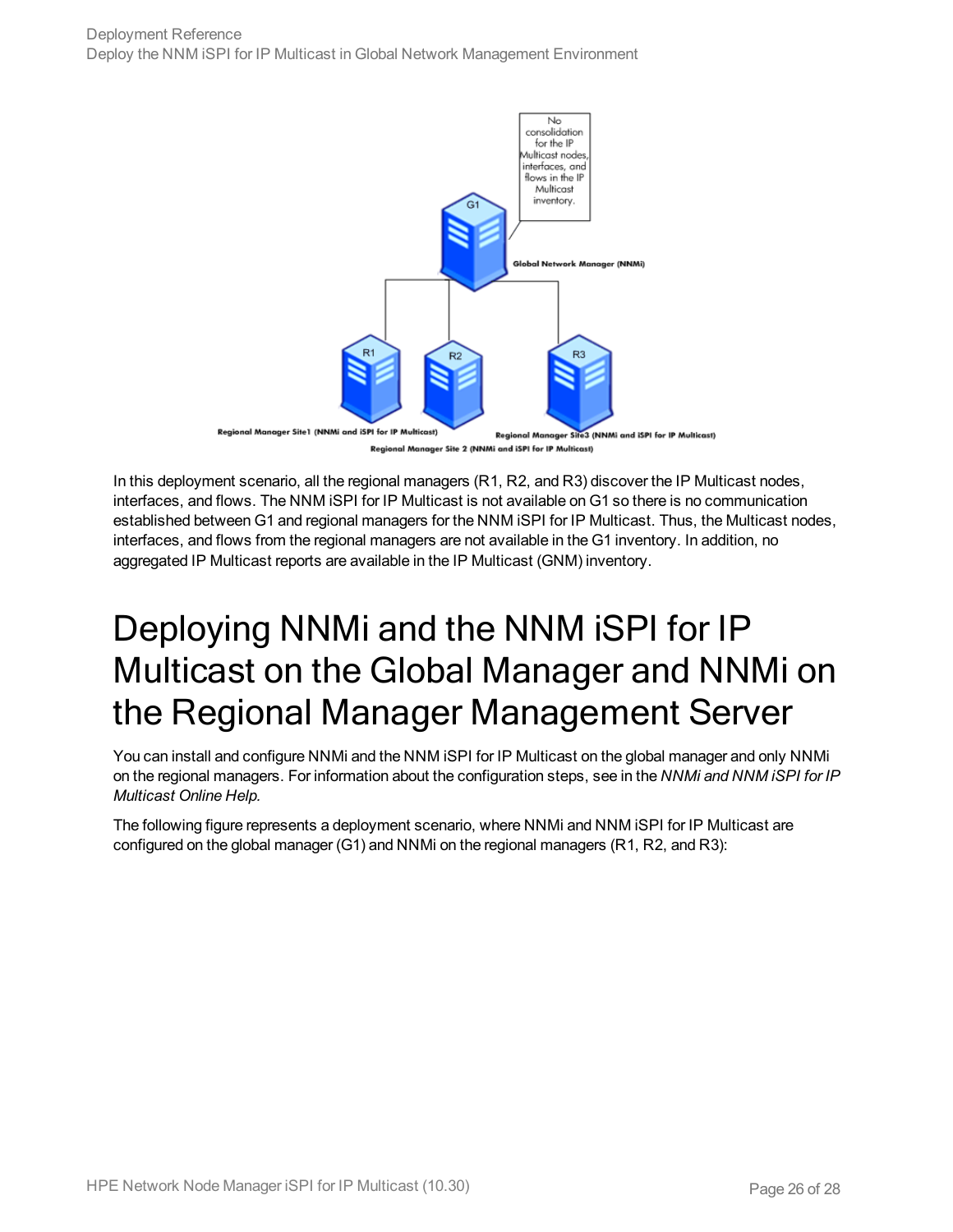

<span id="page-26-0"></span>In this deployment scenario, only the locally managed IP Multicast nodes, interfaces, and flows are available in the IP Multicast inventory (G1).

## Deploying the Regional Manager in the Application Failover Environment

When the NNM iSPI for IP Multicast regional manager is in the Application failover environment, use the ORDER parameter to decide the priority to establish the connection.

To use the regional manager in an application failover environment, follow these steps:

- 1. Configure the regional manager connection using IP Multicast configuration workspace.
- 2. Add the two regional manager connections and provide the two hostnames.
- 3. Use the ORDER parameter to give different values to the two regional managers.

Whenever there is an application fail-over available on the regional manager, the GNM establishes the next connection with the lowest order value.

You can configure the regional manager in the application failover environment by using the steps documented in the *NNMi Deployment Reference*.